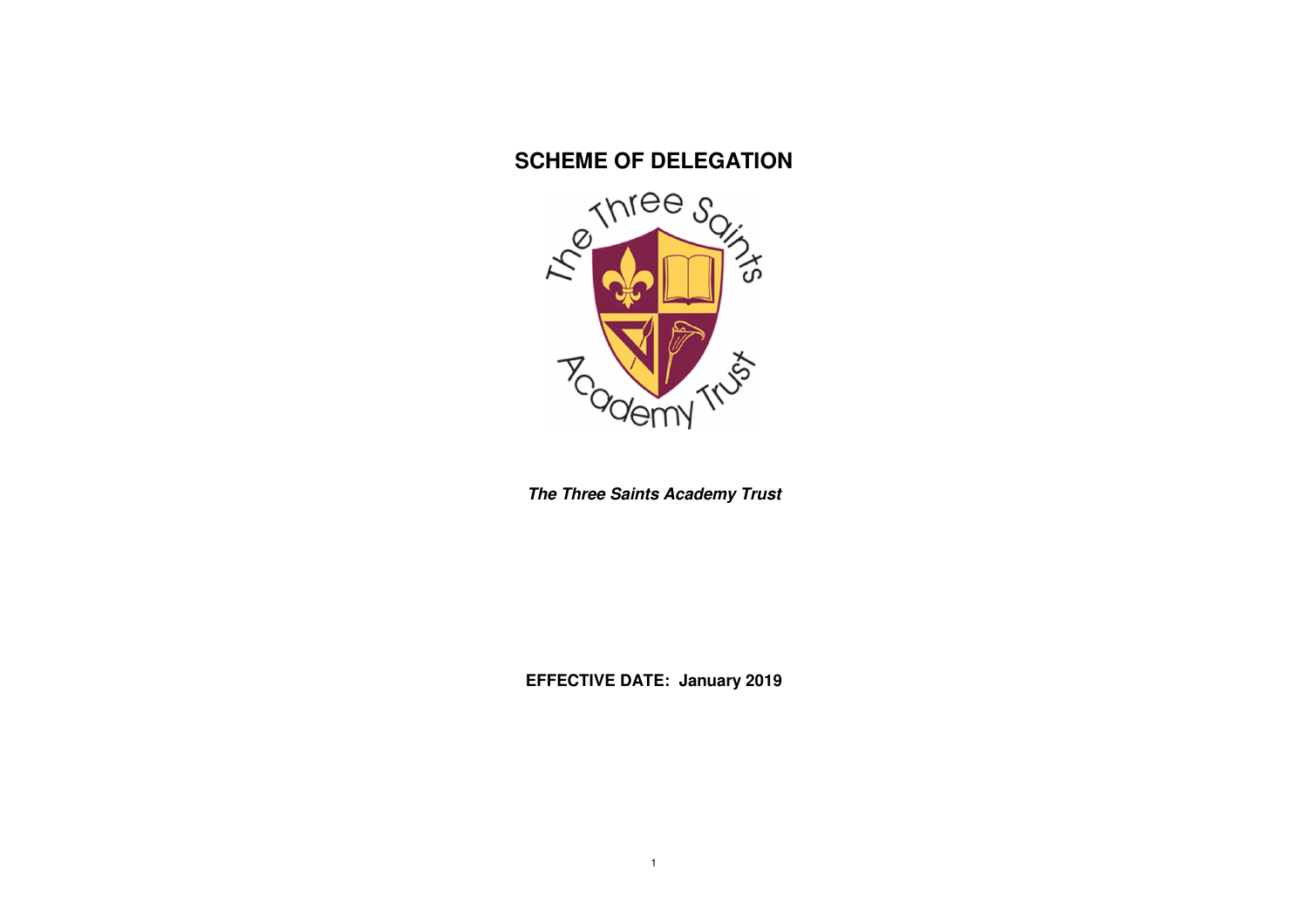#### **Vision and Mission Statement**

In line with its Christian values, the Three Saints Academy Trust creates belief in all by:

- Creating nurturing relationships built on trust, care and respect
- Instilling a love of learning, through fun and memorable experiences
- Having high expectations in all we do
- Providing an environment of opportunity where all can grow and succeed

**THIS SCHEME OF DELEGATION** (which in this document is referred to as the "**Scheme**") is made on January 2019 between:

- **(1) The Three Saints Academy Trust, a company limited by guarantee and registered in England and Wales under company number 962002 (the "Company")**; and
- **(2) The schools of The Trust**

### **ANNUAL REVIEW**

The Directors will have absolute discretion to review this Scheme on an annual basis and to alter any provisions of it.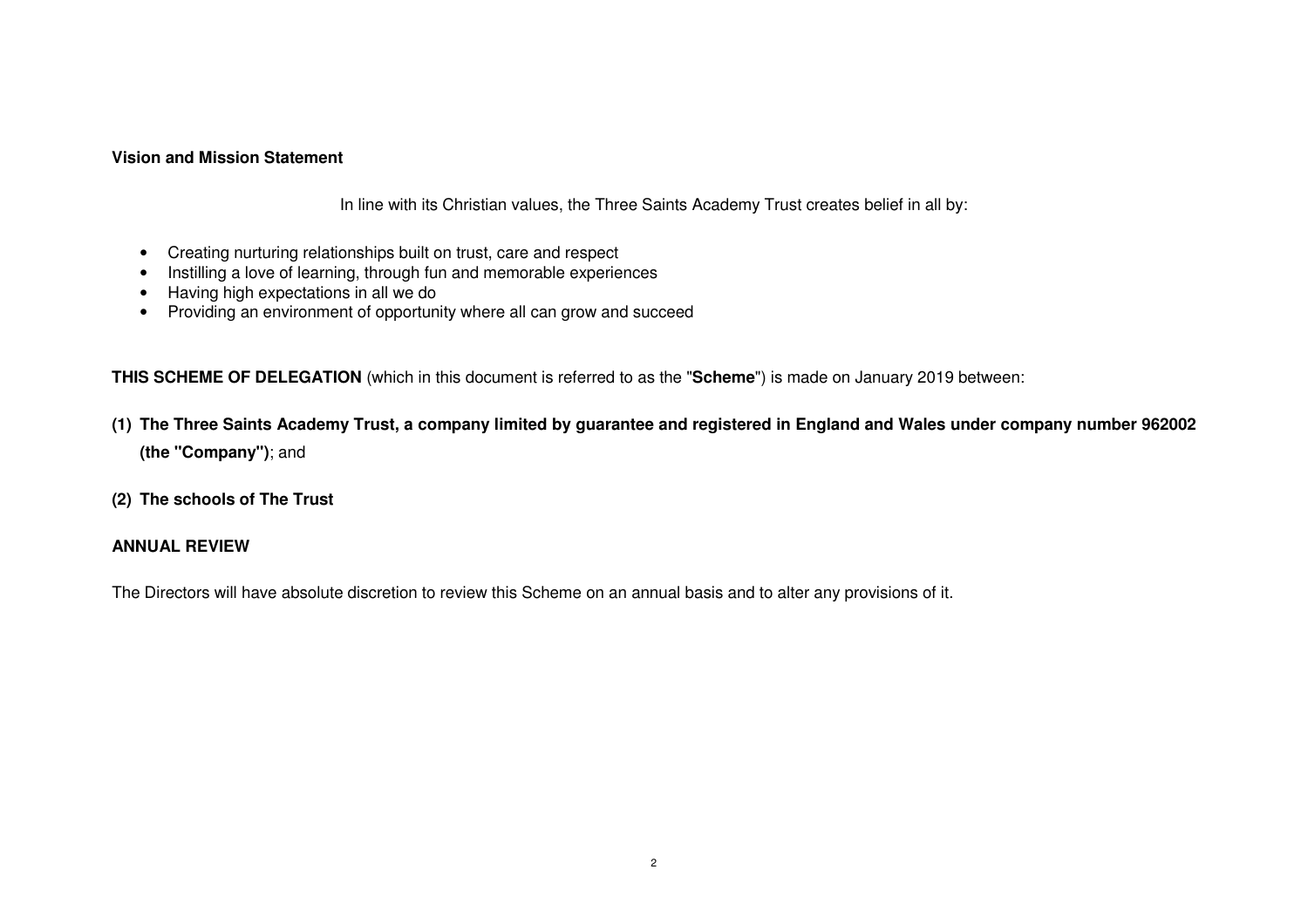# **The Three Saints Academy Trust Levels of Delegation**

# **KEY**

Level 1: The Company Board of Directors

Level 2: Director Committees- Finance & Audit (FA) Pay/ Performance Management (PM) Standards & Curriculum (SC)

Level 3: Local Governing Body

Level 4: CEO

Level 5: Headteachers

Level 6: Members

### **LEVELS OF DELEGATION**

Approve (A) Review (R Propose (P) Monitor & Report (M) Consult (C) Implement (I)

lt should be remembered that although decisions may be delegated, the LGB together with the Company as a whole remains responsible for any decision made under delegation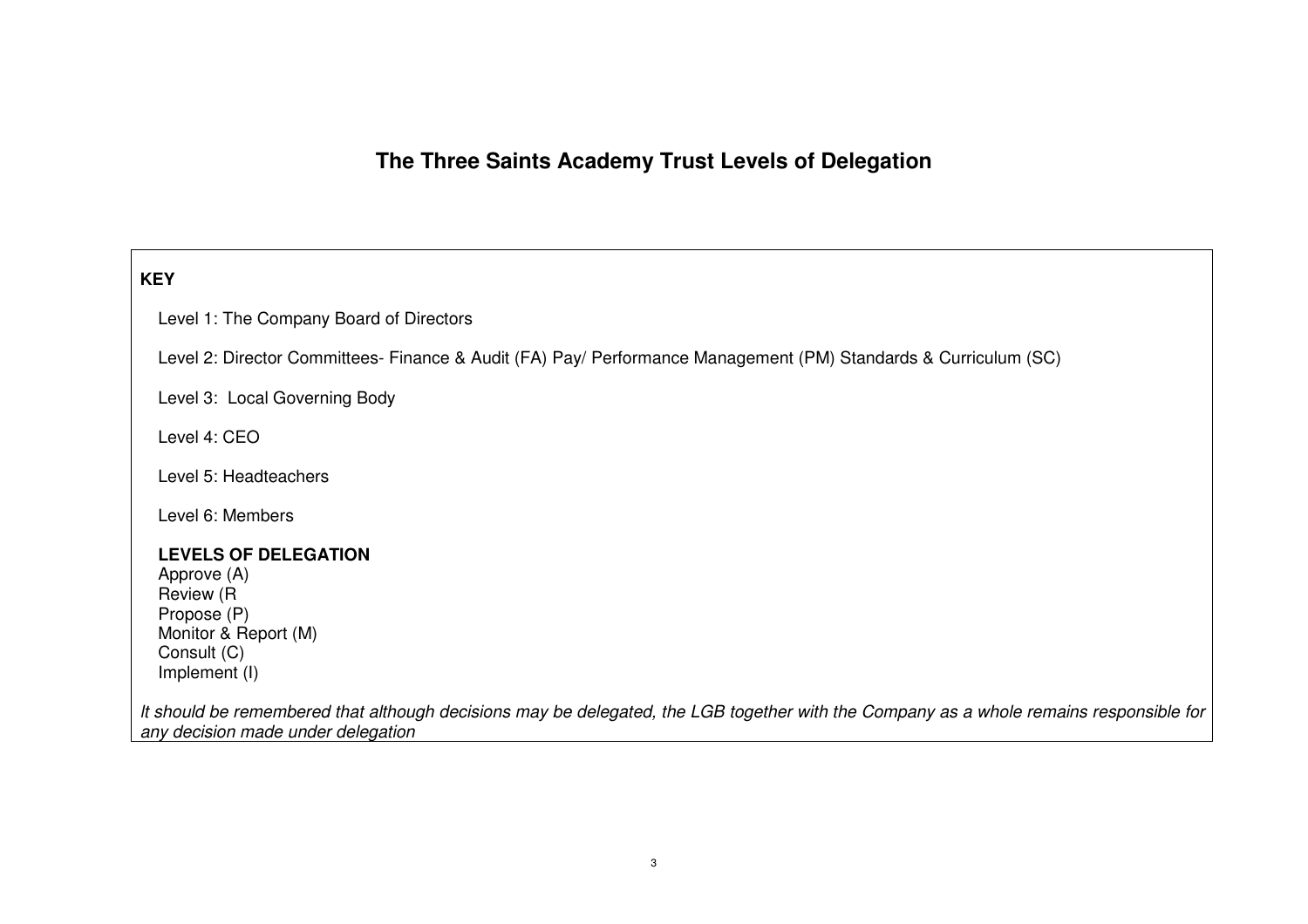|                            |           |                                                                                                                                                                                                                                      |                  | <b>Decision Level</b><br>$\mathbf{2}$<br>3<br>5<br>6<br>4<br><b>CEO</b><br><b>LGB</b><br>HT<br><b>Director</b><br>PC<br>$\overline{C}$<br>$\overline{PC}$<br>$\overline{C}$<br>$\mathsf{C}$<br>C<br>AM<br>(FA) |   |            |              |                |  |  |
|----------------------------|-----------|--------------------------------------------------------------------------------------------------------------------------------------------------------------------------------------------------------------------------------------|------------------|----------------------------------------------------------------------------------------------------------------------------------------------------------------------------------------------------------------|---|------------|--------------|----------------|--|--|
| <b>Function</b>            | <b>No</b> | <b>Tasks</b>                                                                                                                                                                                                                         | $\mathbf{1}$     |                                                                                                                                                                                                                |   |            |              |                |  |  |
|                            |           |                                                                                                                                                                                                                                      | <b>Directors</b> | committees                                                                                                                                                                                                     |   |            |              | <b>Members</b> |  |  |
| Central<br><b>Services</b> | 1.        | To determine the scope of mandatory core services to be delivered by the Company on behalf of its<br>Academies                                                                                                                       | AR               |                                                                                                                                                                                                                |   |            |              |                |  |  |
|                            | 2.        | To identify those additional services to be procured on behalf of individual academies                                                                                                                                               | AR               |                                                                                                                                                                                                                |   |            |              |                |  |  |
|                            | 3.        | To ensure centrally procured services provide value for money                                                                                                                                                                        |                  |                                                                                                                                                                                                                |   |            |              |                |  |  |
| <b>Budgets</b>             | 4.        | To determine the proportion of the overall Academy budget to be delegated to individual Academies                                                                                                                                    |                  | <b>AR</b><br>(FA)                                                                                                                                                                                              |   | PC         |              |                |  |  |
|                            | 5.        | To develop and propose the individual school budgets taking into account the Trust Business plan and<br>School Improvement plan priorities and establish and maintain a 3 year rolling indicative oversight of the<br>school budgets |                  | <b>AR</b><br>(FA)                                                                                                                                                                                              | M | <b>PCM</b> | $\mathsf{C}$ |                |  |  |
|                            | 6.        | To approve the first formal budget plan each financial year                                                                                                                                                                          | A                |                                                                                                                                                                                                                |   | P          |              |                |  |  |
|                            | 7.        | To receive and approve the Trust Annual Accounts                                                                                                                                                                                     |                  |                                                                                                                                                                                                                |   | P          |              | A              |  |  |
|                            | 8.        | To approve any virements between budget headings and/or likely budget overspends                                                                                                                                                     |                  | A<br>(FA)                                                                                                                                                                                                      |   | P          |              |                |  |  |
|                            | 9.        | To establish financial decision levels and limits set out in Finance Policy                                                                                                                                                          | AR               | $\mathsf{C}$<br>(FA)                                                                                                                                                                                           |   |            |              |                |  |  |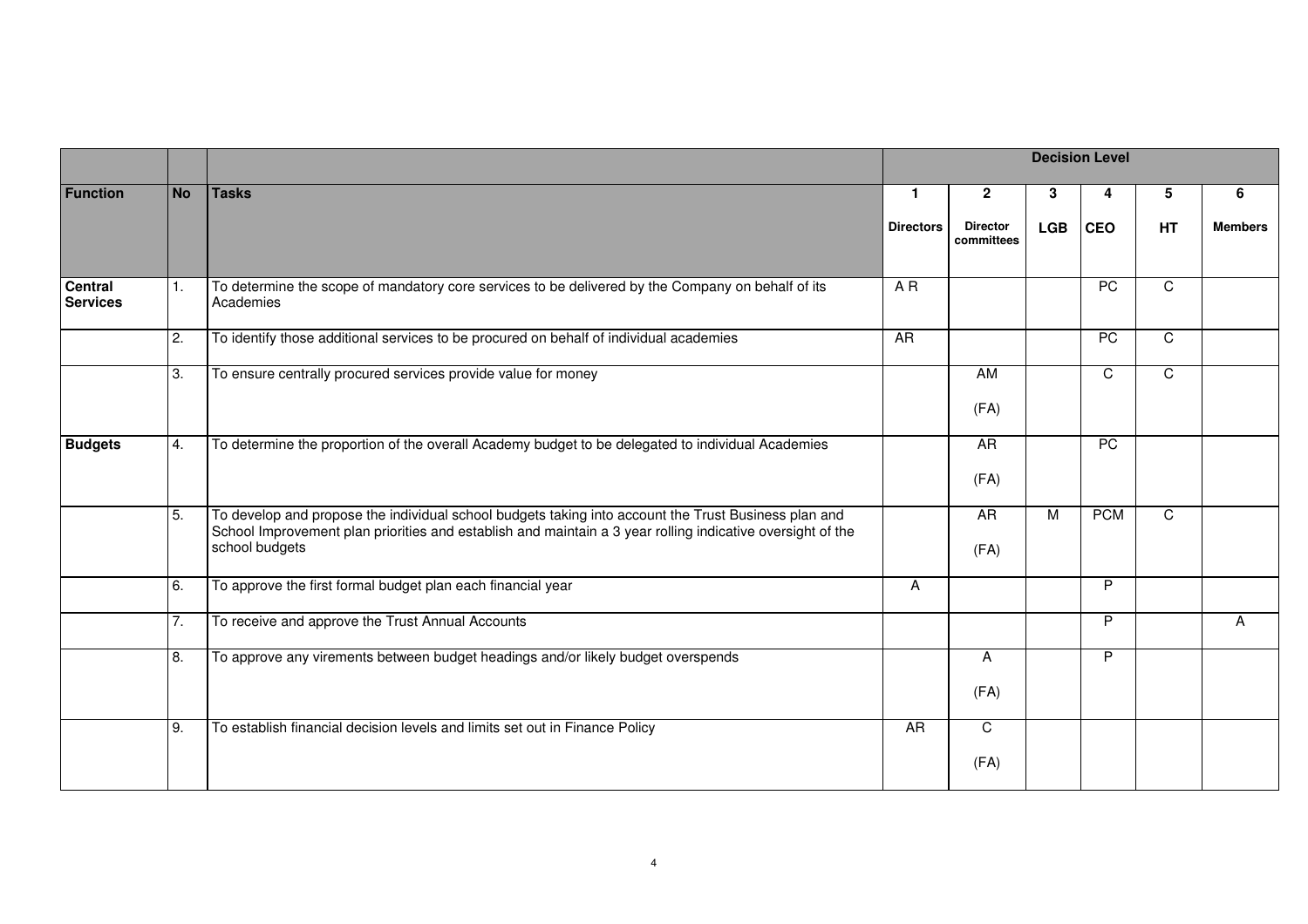|                 |           |                                                                                                                                                                                                                          |                  |                               |            | <b>Decision Level</b> |           |                |
|-----------------|-----------|--------------------------------------------------------------------------------------------------------------------------------------------------------------------------------------------------------------------------|------------------|-------------------------------|------------|-----------------------|-----------|----------------|
| <b>Function</b> | <b>No</b> | <b>Tasks</b>                                                                                                                                                                                                             | $\mathbf{1}$     | $\overline{2}$                | 3          | 4                     | 5         | 6              |
|                 |           |                                                                                                                                                                                                                          | <b>Directors</b> | <b>Director</b><br>committees | <b>LGB</b> | <b>CEO</b>            | <b>HT</b> | <b>Members</b> |
|                 | 10.       | To establish a charging and remissions policy, a Whistleblowing policy, Write off policy, Trust ICT Security<br>policy, Anti-Fraud, Bribery and Corruption Policy and a Trust Lettings Policy                            |                  | A <sub>R</sub><br>(FA)        |            |                       |           |                |
|                 | 11.       | To appoint the auditors and accountants                                                                                                                                                                                  | AR               |                               |            | P                     |           |                |
|                 | 12.       | To monitor Trust income and expenditure of all funds and report the financial situation to the Board of<br>Directors termly having due regard for the Academies Financial Handbook and the Academy funding<br>agreements |                  | <b>MR</b><br>(FA)             |            |                       |           |                |
|                 | 13.       | Approve miscellaneous financial expenditure outside of the agreed budget (in line with the limits set within<br>the Finance Policies and Procedures Manuals                                                              |                  | $\mathsf{A}$<br>(FA)          |            | P                     |           |                |
|                 | 14.       | To enter into contracts (in line with the limits set within the Finance Policies and Procedures Manual)                                                                                                                  |                  | <b>AR</b><br>(FA)             |            | PI                    |           |                |
|                 | 15.       | To review annually and adopt a Scheme of Financial Administration and complete and approve an annual<br>self-assessment                                                                                                  |                  | AR<br>(FA)                    |            | PI                    |           |                |
|                 | 16.       | To annually review financial benchmarking data and apply any outcomes to the budget setting process                                                                                                                      |                  | R.<br>(FA)                    |            | PI                    |           |                |
|                 | 17.       | To ensure that budget planning supports identified priorities in the Trust Business Plan                                                                                                                                 |                  | <b>MR</b>                     |            | PI                    |           |                |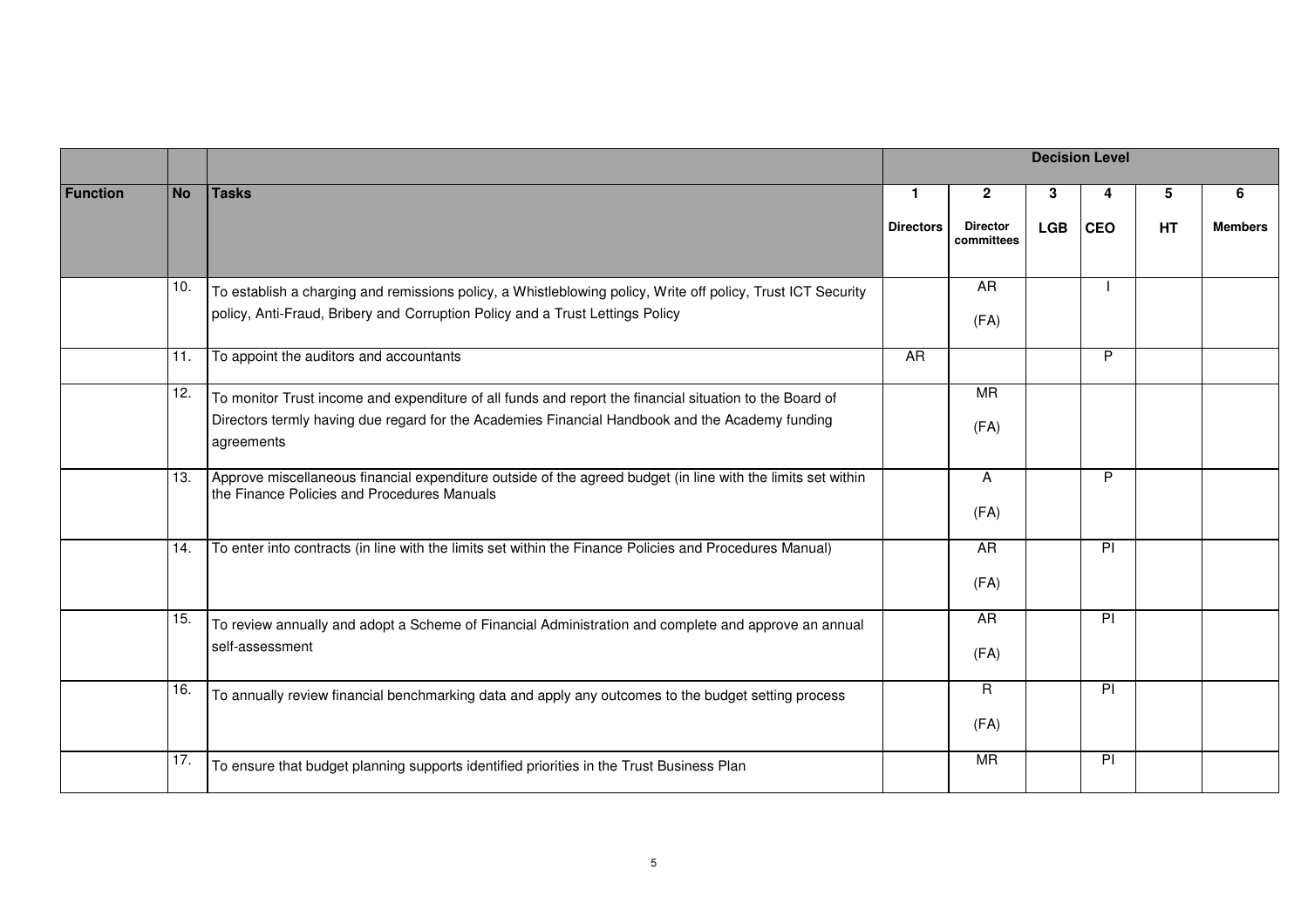|                 |           |                                                                                                                                                                                                                                                                                                       |                  |                               |            | <b>Decision Level</b> |    |                |
|-----------------|-----------|-------------------------------------------------------------------------------------------------------------------------------------------------------------------------------------------------------------------------------------------------------------------------------------------------------|------------------|-------------------------------|------------|-----------------------|----|----------------|
| <b>Function</b> | <b>No</b> | <b>Tasks</b>                                                                                                                                                                                                                                                                                          | $\mathbf{1}$     | $\mathbf{2}$                  | 3          | 4                     | 5  | 6              |
|                 |           |                                                                                                                                                                                                                                                                                                       | <b>Directors</b> | <b>Director</b><br>committees | <b>LGB</b> | <b>CEO</b>            | HT | <b>Members</b> |
|                 |           |                                                                                                                                                                                                                                                                                                       |                  | (FA)                          |            |                       |    |                |
|                 | 18.       | To maintain an oversight of the adequacy and effectiveness of the Academy Trust's governance, risk<br>management, internal control and value for money framework and report findings annually to the Board of<br>Directors as a critical element of the Academy Trust's annual reporting requirements | M                | PR<br>(FA)                    |            |                       |    |                |
|                 | 19.       | To maintain an oversight of the adequacy and effectiveness of the Board of Directors and ensure adequate<br>skills set across the board                                                                                                                                                               | P                |                               |            |                       |    | R <sub>M</sub> |
|                 | 20.       | Review the external auditor's annual planning document and approve the planned audit approach                                                                                                                                                                                                         | A                | R<br>(FA)                     |            |                       |    |                |
|                 | 21.       | To receive external audit reports of public funds and consider any issues raised, the associated<br>management response and action plans                                                                                                                                                              |                  | <b>MR</b><br>(FA)             |            |                       |    |                |
|                 | 22.       | Regularly monitor outstanding audit recommendations and ensure any delays to implementation dates are<br>reasonable                                                                                                                                                                                   |                  | M<br>(FA)                     |            |                       |    |                |
|                 | 23.       | Consider any additional services delivered by the external auditor or other assurance provider and ensure<br>appropriate independence is maintained                                                                                                                                                   |                  | M<br>(FA)                     |            |                       |    |                |
|                 | 24.       | Ensure appropriate cooperation and coordination of the work of the external auditor                                                                                                                                                                                                                   |                  |                               |            |                       |    |                |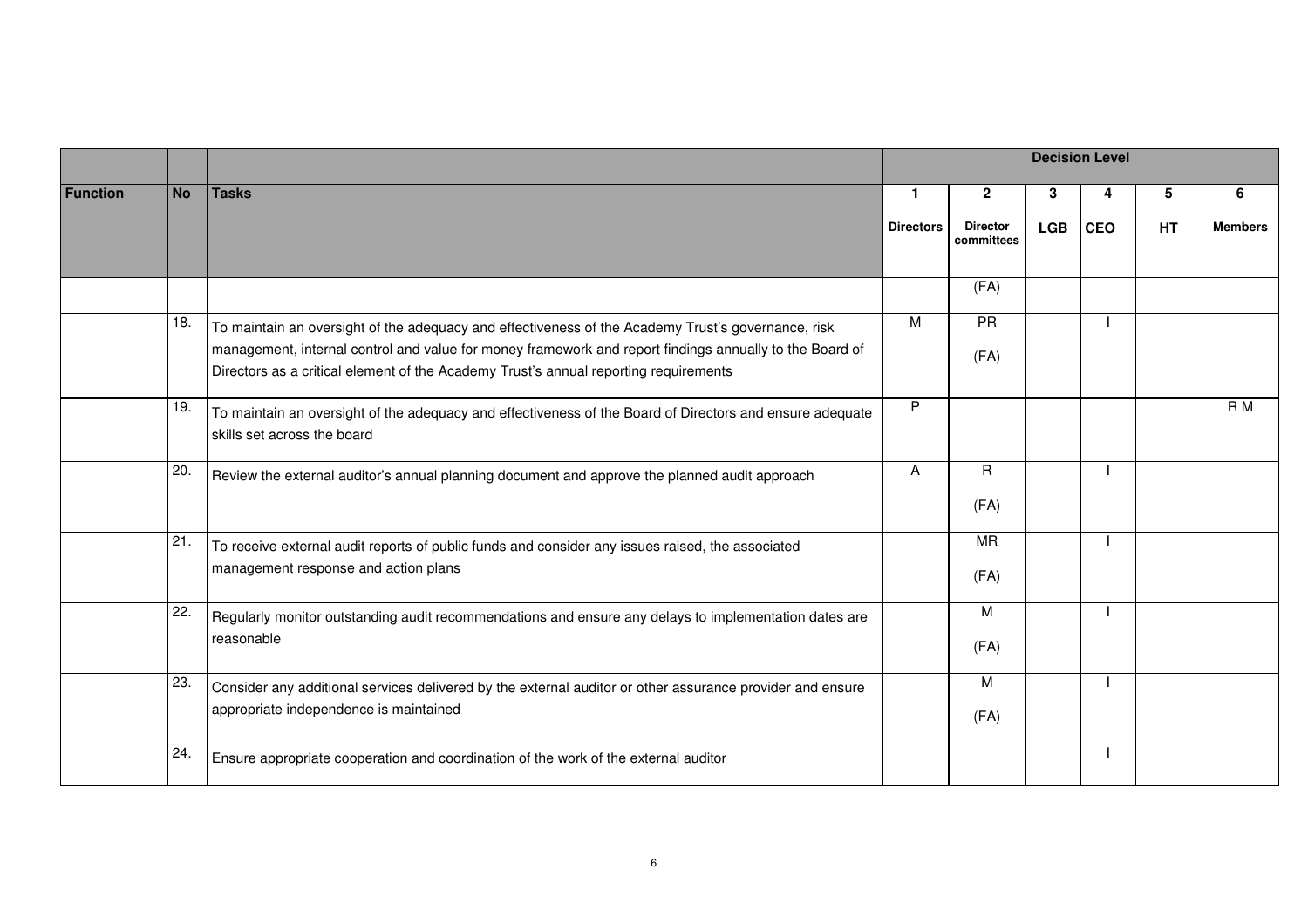|                 |           |                                                                                                                                                             |                  |                               |            | <b>Decision Level</b> |                |                |
|-----------------|-----------|-------------------------------------------------------------------------------------------------------------------------------------------------------------|------------------|-------------------------------|------------|-----------------------|----------------|----------------|
| <b>Function</b> | <b>No</b> | <b>Tasks</b>                                                                                                                                                | $\mathbf{1}$     | $\mathbf{2}$                  | 3          | 4                     | 5              | 6              |
|                 |           |                                                                                                                                                             | <b>Directors</b> | <b>Director</b><br>committees | <b>LGB</b> | <b>CEO</b>            | HT             | <b>Members</b> |
|                 | 25.       | Meet with the external auditor at least annually                                                                                                            |                  |                               |            |                       |                |                |
|                 | 26.       | To oversee the day-to-day operation of the Trust finances and ensure payments are made within agreed<br>financial limits and appropriate income is received |                  |                               |            | MI                    |                |                |
| <b>Staffing</b> | 27.       | CEO appointments (selection panel)                                                                                                                          | Al               |                               |            |                       |                |                |
|                 | 28.       | Trust Central Team appointments (selection panel): FD, SI, Exec Head                                                                                        | $\overline{AI}$  |                               |            | <b>AIP</b>            |                |                |
|                 | 29.       | Head teacher & Deputy appointments (selection panel)                                                                                                        |                  |                               | C.         | $\overline{AIP}$      |                |                |
|                 | 30.       | Appoint other teachers and non-teaching staff and make amendments to staff contracts                                                                        |                  |                               |            | C                     | AI             |                |
|                 | 31.       | To approve, monitor and review the Trust Pay Policy                                                                                                         | AMR              |                               |            |                       |                |                |
|                 | 32.       | Pay discretions-                                                                                                                                            |                  |                               |            |                       |                |                |
|                 |           | Approve performance related pay awards Trust Central Team                                                                                                   |                  | AR                            |            | PI                    |                |                |
|                 |           | Approve performance related pay awards School                                                                                                               |                  | (FA)                          | AR         | C                     | PI             |                |
|                 |           | Annual review of Trust Central staff salaries                                                                                                               | R                |                               |            | PI                    |                |                |
|                 |           | Annual review of teaching and support staff salaries schools                                                                                                |                  |                               | AR         | $\mathbf C$           | PI             |                |
|                 | 33.       | To approve and review all policies and procedures relating to Human Resources                                                                               |                  |                               |            | <b>ARI</b>            | $\overline{C}$ |                |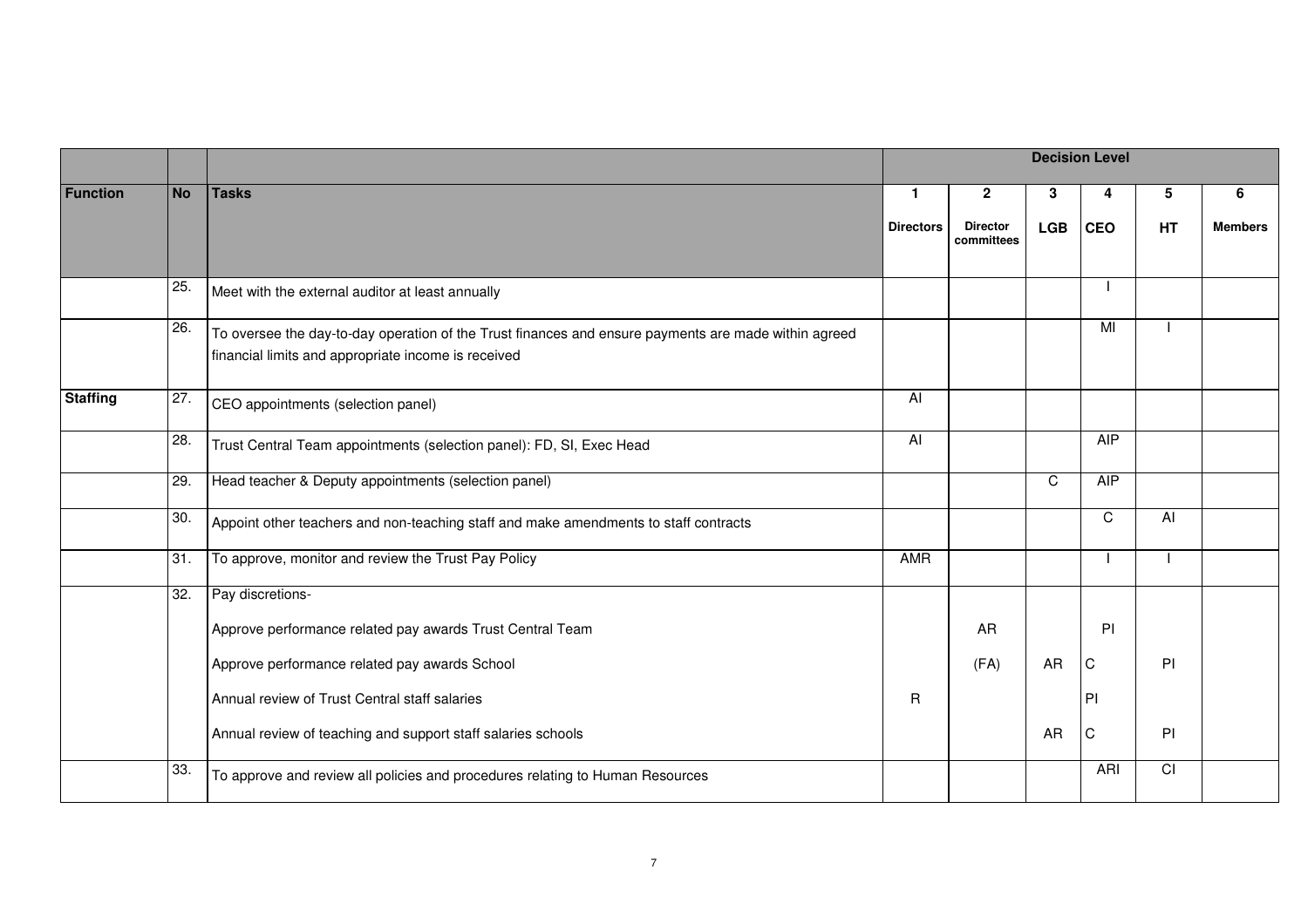|                 |           |                                                                            |                  |                               |             | <b>Decision Level</b> |                  |                |
|-----------------|-----------|----------------------------------------------------------------------------|------------------|-------------------------------|-------------|-----------------------|------------------|----------------|
| <b>Function</b> | <b>No</b> | <b>Tasks</b>                                                               | $\mathbf{1}$     | $\mathbf{2}$                  | 3           | 4                     | 5                | 6              |
|                 |           |                                                                            | <b>Directors</b> | <b>Director</b><br>committees | <b>LGB</b>  | <b>CEO</b>            | HT               | <b>Members</b> |
|                 | 34.       | Establishing disciplinary/capability/grievance procedures and policies     | A <sub>R</sub>   |                               |             | P                     | $\overline{CI}$  |                |
|                 | 35.       | Dismissal of CEO                                                           | Al               |                               |             |                       |                  |                |
|                 | 36.       | Dismissal of Trust Central staff and Executive Headteachers & Headteachers | $\overline{C}$   |                               |             | $\overline{AIP}$      |                  |                |
|                 | 37.       | Dismissal of Headteachers                                                  |                  |                               | C           | <b>AIP</b>            |                  |                |
|                 | 38.       | Dismissal of school staff                                                  |                  |                               | C           | $\mathsf C$           | AIP              |                |
|                 | 39.       | Suspending CEO                                                             | $\overline{A}$   |                               |             |                       |                  |                |
|                 | 40.       | Suspending Trust Central staff and Executive Headteachers                  | $\overline{C}$   |                               |             | <b>AIP</b>            |                  |                |
|                 | 41.       | <b>Suspending Headteachers</b>                                             |                  |                               | $\mathsf C$ | $\overline{AIP}$      |                  |                |
|                 | 42.       | <b>Suspending other Staff</b>                                              |                  |                               | C.          | C                     | $\overline{AIP}$ |                |
|                 | 43.       | Ending suspension CEO                                                      | $\overline{AI}$  |                               |             |                       |                  |                |
|                 | 44.       | Ending suspension Trust Central staff and Executive Headteachers           | $\mathsf C$      |                               |             | AIP                   |                  |                |
|                 | 45.       | <b>Ending Suspension Headteachers</b>                                      |                  |                               | C           | <b>AIP</b>            |                  |                |
|                 | 46.       | Ending Suspension (other Staff)                                            |                  |                               | C           | $\mathsf C$           | $\overline{AIP}$ |                |
|                 | 47.       | Determining Staff complement within agreed budget                          | AR               |                               |             | $\mathsf C$           | P.               |                |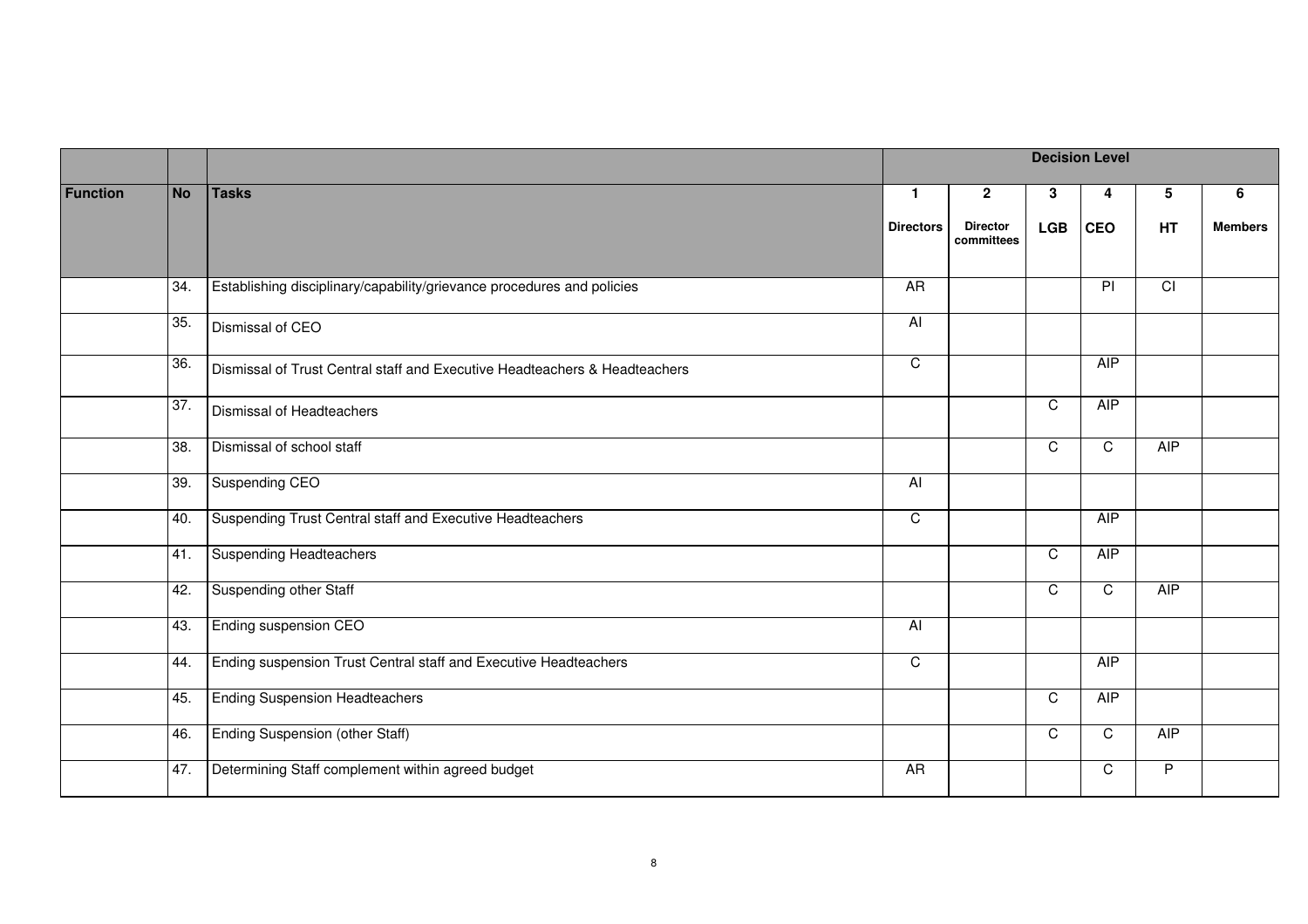|                   |           |                                                                                                                                            |                  |                               |                        | <b>Decision Level</b> |                |                |
|-------------------|-----------|--------------------------------------------------------------------------------------------------------------------------------------------|------------------|-------------------------------|------------------------|-----------------------|----------------|----------------|
| <b>Function</b>   | <b>No</b> | <b>Tasks</b>                                                                                                                               | -1               | $\mathbf{2}$                  | 3                      | 4                     | 5              | 6              |
|                   |           |                                                                                                                                            | <b>Directors</b> | <b>Director</b><br>committees | <b>LGB</b>             | <b>CEO</b>            | HT             | <b>Members</b> |
|                   | 48.       | Determining dismissal payments/early retirement- Trust Central staff & Headteachers                                                        | AR               |                               |                        | $\overline{P}$        |                |                |
|                   | 49.       | Determining dismissal payments/early retirement - school staff                                                                             | AR               |                               |                        | C                     | $\overline{P}$ |                |
| <b>Curriculum</b> | 50.       | To develop and approve the Trust's curriculum policy                                                                                       |                  | AR (SC)                       |                        | P                     | C              |                |
|                   | 51.       | To implement curriculum policy                                                                                                             |                  |                               |                        |                       |                |                |
|                   | 52.       | Responsible for standards of teaching                                                                                                      |                  | R(SC)                         |                        | м                     | М              |                |
|                   | 53.       | Accountability for standards of teaching                                                                                                   | $\overline{R}$   |                               |                        | M                     |                |                |
|                   | 54.       | Responsibility for individual child's education                                                                                            |                  | $\overline{R(SC)}$            |                        | м                     |                |                |
|                   | 55.       | Accountability for individual child's education.                                                                                           | $\mathsf{R}$     |                               |                        | M                     |                |                |
|                   | 56.       | To contribute to and monitor the relevant areas of the SIP to ensure it addresses priorities for raising<br>standards                      |                  |                               | C                      | C                     | MI             |                |
|                   | 57.       | To monitor the establishment and implementation of the Trust's procedures which promote pupil wellbeing                                    | $\mathsf R$      |                               | R<br>(school<br>Level) | IM                    | CI             |                |
|                   | 58.       | To ensure the school complies with its obligations in respect of Community engagement by monitoring the<br>impact of all relevant policies |                  |                               | R.                     | C                     |                |                |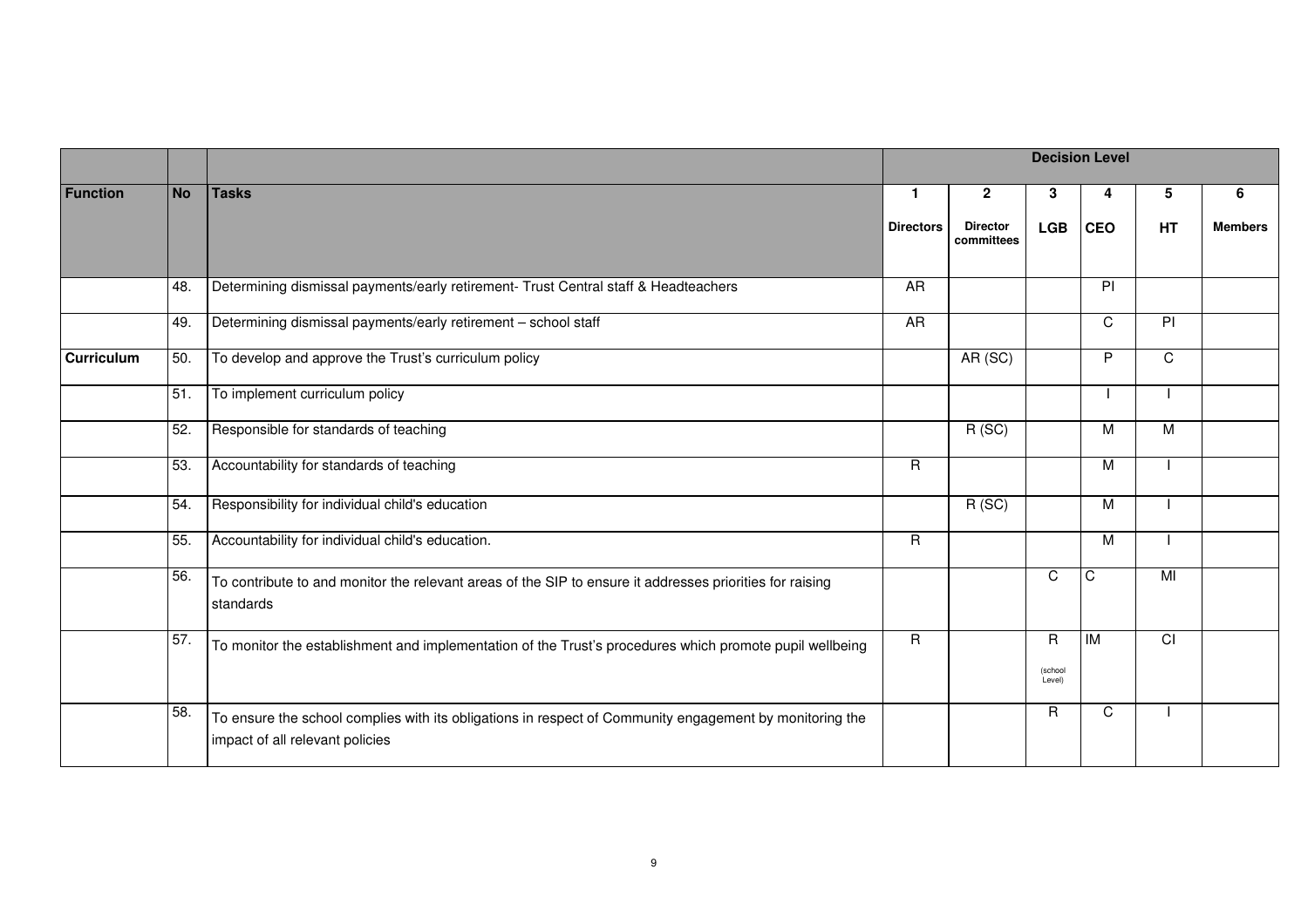|                                      |           |                                                                                                                                                          |                  |                               |            | <b>Decision Level</b> |                |                |
|--------------------------------------|-----------|----------------------------------------------------------------------------------------------------------------------------------------------------------|------------------|-------------------------------|------------|-----------------------|----------------|----------------|
| <b>Function</b>                      | <b>No</b> | <b>Tasks</b>                                                                                                                                             | -1               | $\mathbf{2}$                  | 3          | 4                     | 5              | 6              |
|                                      |           |                                                                                                                                                          | <b>Directors</b> | <b>Director</b><br>committees | <b>LGB</b> | <b>CEO</b>            | HT             | <b>Members</b> |
| <b>Provision of</b><br>sex education | 59.       | To establish and keep up to date a written policy for SRE                                                                                                |                  | AR<br>(SC)                    |            | PM                    | $\overline{C}$ |                |
|                                      | 60.       | To establish, adopt and review the school's policies and provision for Collective Worship and Religious<br>Education                                     |                  |                               | A          | C                     | $\overline{P}$ |                |
| <b>Educational</b><br><b>Visits</b>  | 61.       | To establish, monitor and review the Trust's policy and procedures for the conduct of school journeys, visits<br>and residential activities              | <b>AR</b>        |                               |            | PM                    | $\overline{C}$ |                |
| <b>Equality</b>                      | 62.       | To establish, adopt, evaluate and annually review the Trust's Equality Scheme and associated policies to<br>ensure compliance with the Equality Act 2010 | A <sub>R</sub>   |                               |            | PI                    |                |                |
|                                      | 63.       | To establish, adopt, evaluate and annually review the school's Equality action plan and targets to ensure<br>compliance with the Equality Act 2010       |                  |                               | AR         | $\mathsf{C}$          | <b>PIM</b>     |                |
| Website                              | 64.       | To review and ensure publication of the statutory information on the Trust website                                                                       |                  |                               |            | RI                    | $\mathsf C$    |                |
|                                      | 65.       | To review and ensure publication of the statutory information on the school's website                                                                    |                  |                               |            | м                     | $\overline{R}$ |                |
| Performance<br><b>Management</b>     | 66.       | To develop a performance management policy annually                                                                                                      |                  | <b>AR</b><br>(FA)             |            | P                     | $\overline{C}$ |                |
|                                      | 67.       | To implement the performance management policy                                                                                                           |                  |                               |            | м                     |                |                |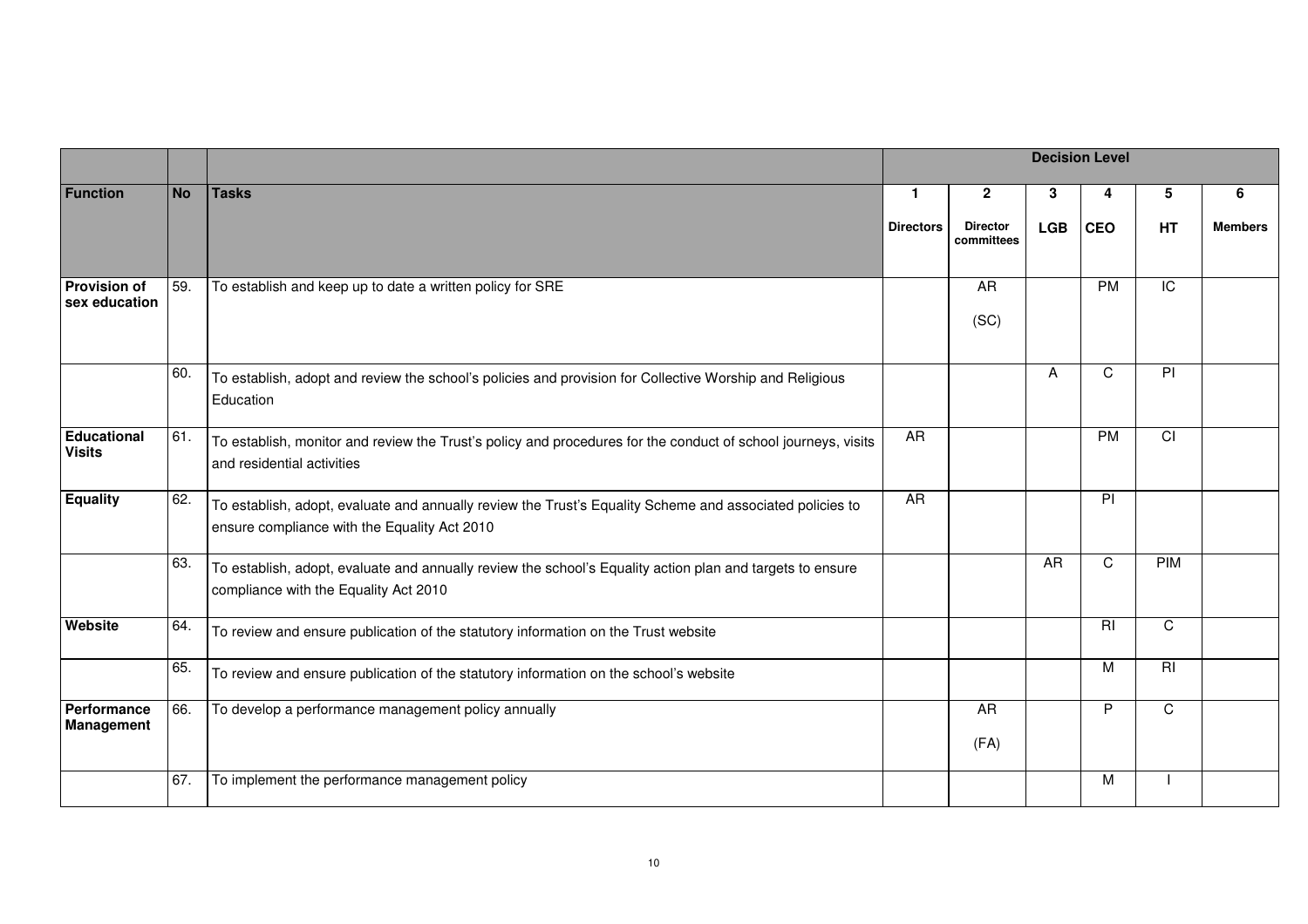|                       |                   |                                                                                                                                                                                                                            |                  |                               |            | <b>Decision Level</b> |                 |                |
|-----------------------|-------------------|----------------------------------------------------------------------------------------------------------------------------------------------------------------------------------------------------------------------------|------------------|-------------------------------|------------|-----------------------|-----------------|----------------|
| <b>Function</b>       | <b>No</b>         | <b>Tasks</b>                                                                                                                                                                                                               | $\mathbf{1}$     | $\overline{2}$                | 3          | 4                     | 5               | 6              |
|                       |                   |                                                                                                                                                                                                                            | <b>Directors</b> | <b>Director</b><br>committees | <b>LGB</b> | <b>CEO</b>            | HT              | <b>Members</b> |
|                       | 68.               | To ensure all Trust staff's performance over the previous academic year is reviewed and performance<br>objectives set for the forthcoming year. Directors & LGB will be subject to an annual review of performance.<br>CEO |                  | ARI(PM)                       |            |                       |                 |                |
|                       |                   | Trust Central staff, Executive HTs & Headteachers<br>School staff                                                                                                                                                          |                  |                               |            | ARI<br>$\mathbf C$    | ARI             |                |
| <b>Target Setting</b> | 69.               | To propose targets for pupil achievement & agree                                                                                                                                                                           |                  |                               |            | A                     | $\overline{P}$  |                |
|                       | 70.               | To receive regular reports on progress                                                                                                                                                                                     |                  | M(SC)                         | M          | P                     | $\overline{P}$  |                |
|                       | 71.               | Responsibility for pupil outcomes -<br>Trust<br>School<br>$\overline{a}$                                                                                                                                                   |                  |                               |            | M<br>M                | M               |                |
|                       | $\overline{72}$ . | Accountability for pupil outcomes -<br>Trust<br>School<br>$\overline{\phantom{a}}$                                                                                                                                         | M                |                               | M          | M<br>M                | M               |                |
|                       | 73.               | To establish a discipline policy                                                                                                                                                                                           |                  |                               |            | AR                    | $\overline{CI}$ |                |
|                       | 74.               | To monitor pupil attendance and agree pupil attendance targets                                                                                                                                                             | M                |                               | M          | <b>MA</b>             | <b>MIP</b>      |                |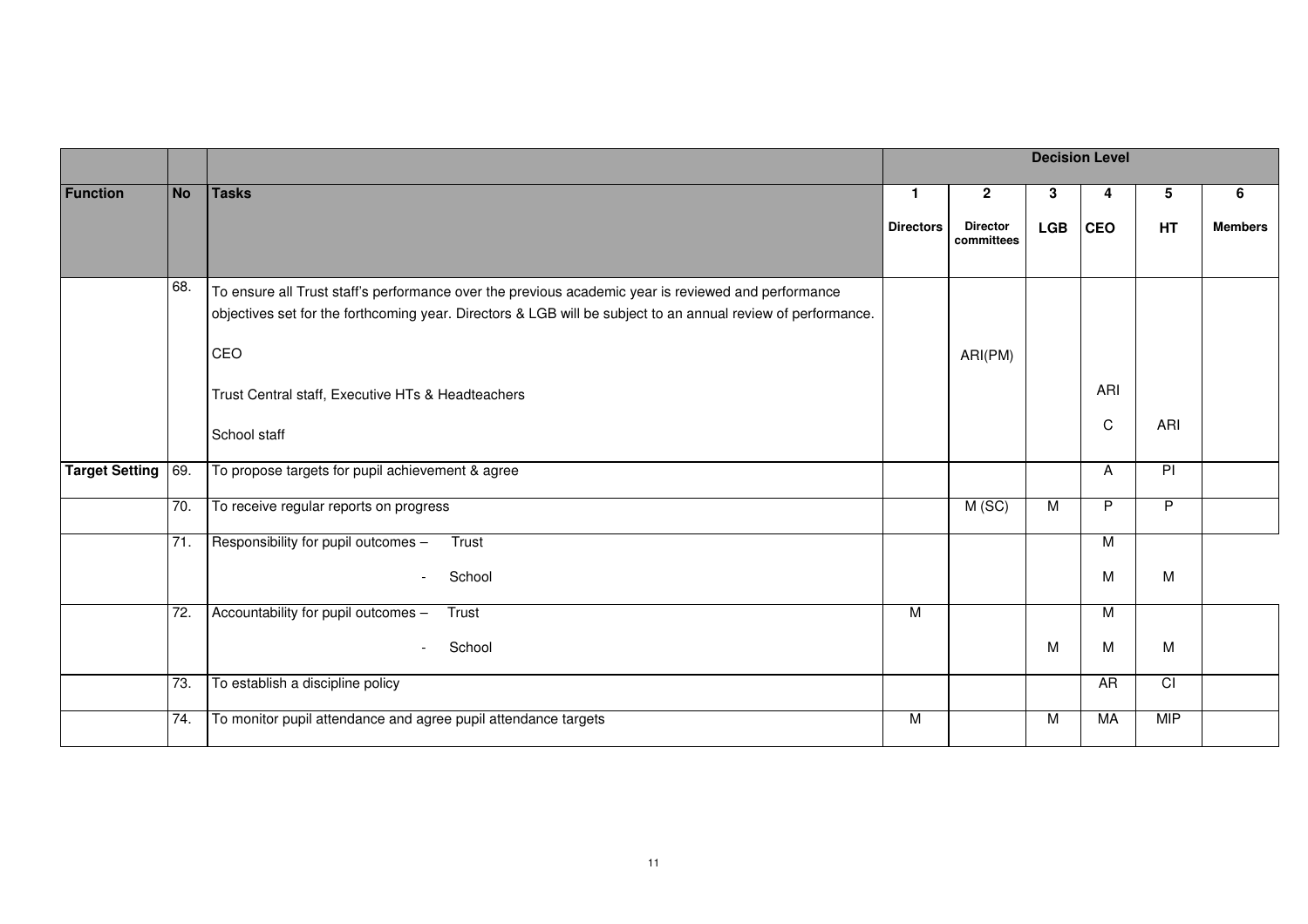|                                      |           |                                                                                                                                                                                                                                                                        |                  |                               |            | <b>Decision Level</b> |                 |                |
|--------------------------------------|-----------|------------------------------------------------------------------------------------------------------------------------------------------------------------------------------------------------------------------------------------------------------------------------|------------------|-------------------------------|------------|-----------------------|-----------------|----------------|
| <b>Function</b>                      | <b>No</b> | <b>Tasks</b>                                                                                                                                                                                                                                                           | $\mathbf 1$      | $\mathbf{2}$                  | 3          | 4                     | 5               | 6              |
|                                      |           |                                                                                                                                                                                                                                                                        | <b>Directors</b> | <b>Director</b><br>committees | <b>LGB</b> | <b>CEO</b>            | <b>HT</b>       | <b>Members</b> |
|                                      | 75.       | To review the use of exclusion and to decide whether or not to confirm all permanent exclusions and fixed<br>term exclusions where the pupil is either excluded for more than 15 days in total in a term or would lose the<br>opportunity to sit a public examination. |                  |                               | AR         | C                     | IP              |                |
|                                      | 76.       | To direct reinstatement of excluded pupils                                                                                                                                                                                                                             |                  |                               | AR         | C                     | $\overline{P}$  |                |
|                                      | 77.       | To make any changes to the admission criteria & policy for the Trust                                                                                                                                                                                                   | <b>AR</b>        |                               |            | P                     | IC              |                |
|                                      | 78.       | Admissions: criteria application decisions                                                                                                                                                                                                                             |                  |                               |            | C                     | IA              |                |
|                                      | 79.       | To appeal against LA directions to admit pupil(s)                                                                                                                                                                                                                      |                  |                               |            | C                     | IA              |                |
|                                      | 80.       | To agree arrangements for appeals                                                                                                                                                                                                                                      |                  |                               |            | C                     | IA              |                |
| <b>Religious</b><br><b>Education</b> | 81.       | To consider the effectiveness of the curriculum in RE, especially the teaching of Christianity, also the<br>effectiveness of leadership and management                                                                                                                 |                  | <b>RM</b><br>(SC)             |            | P                     | $\overline{IC}$ |                |
|                                      | 82.       | To consider the Christian Character of the school and support and monitor links between the schools and<br>their Parish                                                                                                                                                |                  |                               | <b>MR</b>  | C                     | $\overline{P}$  |                |
|                                      | 83.       | To consider how well the Christian Character contributes to academic achievement and personal<br>development of all learners                                                                                                                                           |                  |                               | <b>MR</b>  |                       |                 |                |
|                                      | 84        | Implementation of the Trust vision and ethos                                                                                                                                                                                                                           | <b>MR</b>        |                               |            |                       |                 |                |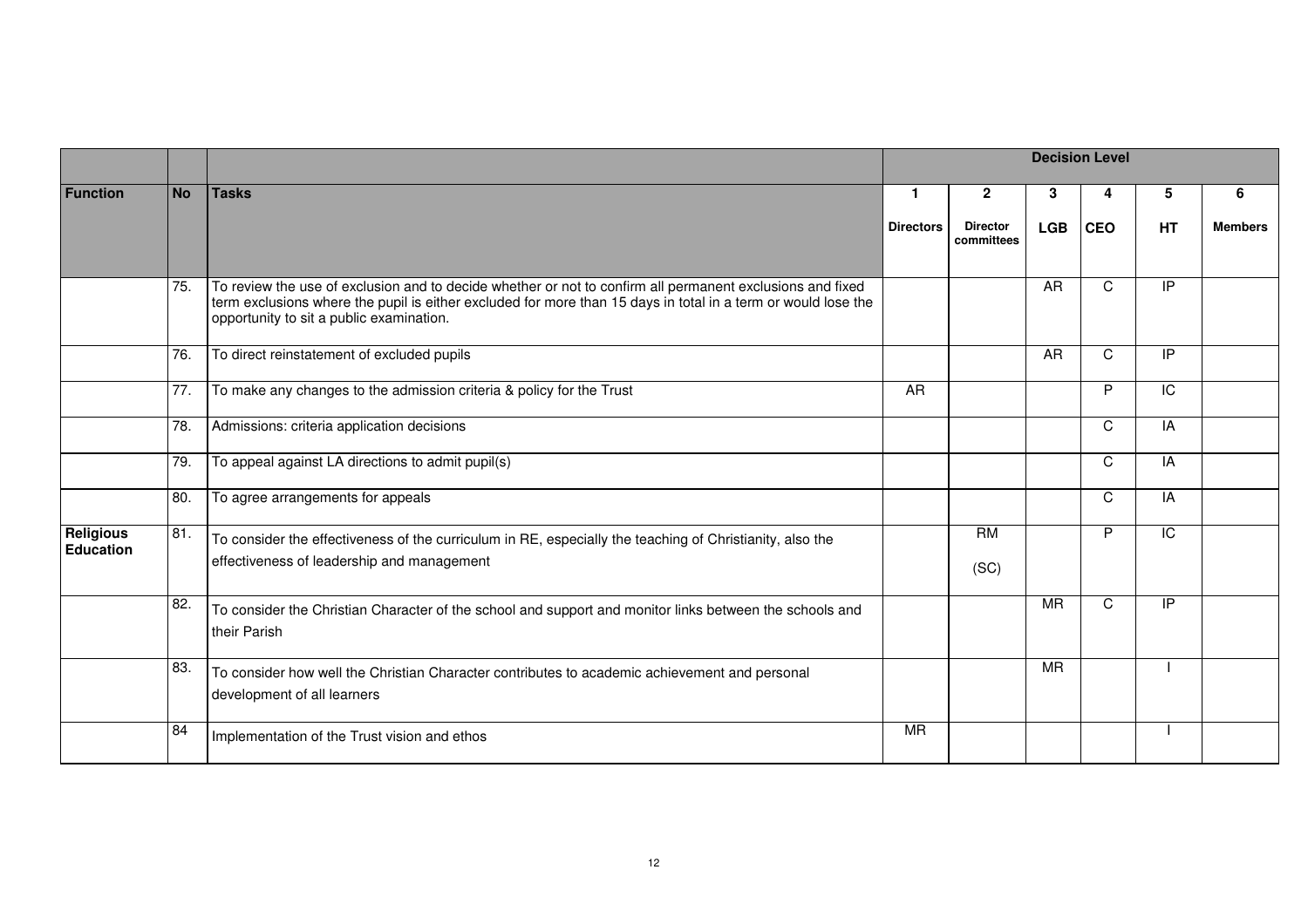|                                     |           |                                                                                                                                                                             |                            |                               |            | <b>Decision Level</b> |                |                |
|-------------------------------------|-----------|-----------------------------------------------------------------------------------------------------------------------------------------------------------------------------|----------------------------|-------------------------------|------------|-----------------------|----------------|----------------|
| <b>Function</b>                     | <b>No</b> | <b>Tasks</b>                                                                                                                                                                | $\mathbf{1}$               | $\mathbf{2}$                  | 3          | 4                     | 5              | 6              |
|                                     |           |                                                                                                                                                                             | <b>Directors</b>           | <b>Director</b><br>committees | <b>LGB</b> | <b>CEO</b>            | HT             | <b>Members</b> |
|                                     |           |                                                                                                                                                                             | School<br>Link<br>Director |                               |            |                       |                |                |
|                                     | 85.       | To receive regular reports on RE and Collective Worship                                                                                                                     |                            |                               | R          |                       | P              |                |
| <b>Collection</b><br>Worship        | 86.       | To ensure that all pupils take part in a daily act of collective worship                                                                                                    |                            |                               | M          |                       |                |                |
|                                     | 87.       | To consider how well Collective Worship sets the distinctive values of the Academy as a Christian<br>community                                                              |                            |                               | R          |                       | IM             |                |
| <b>Premises</b><br><b>Insurance</b> | 8 88.     | Buildings insurance and personal liability                                                                                                                                  |                            | A<br>(FA)                     |            | PI                    |                |                |
|                                     | 89.       | Developing school buildings strategy & master plan and overseeing the preparation and implementation of<br>building development contracts                                   |                            | AR<br>(FA)                    |            | PI                    | $\mathsf{C}$   |                |
|                                     | 90.       | Procuring, repairing and maintaining buildings, including developing properly funded maintenance plan and<br>ensuring value for money in the use of the DFC and CIF funding |                            | <b>AR</b><br>(FA)             |            | $\mathsf{C}$          | $\overline{P}$ |                |
|                                     | 91.       | To institute a health and safety policy                                                                                                                                     | AR                         |                               |            | $\overline{P}$        | $\overline{C}$ |                |
|                                     | 92.       | To ensure that health and safety regulations are followed                                                                                                                   | $\mathsf{R}$               |                               |            | M                     |                |                |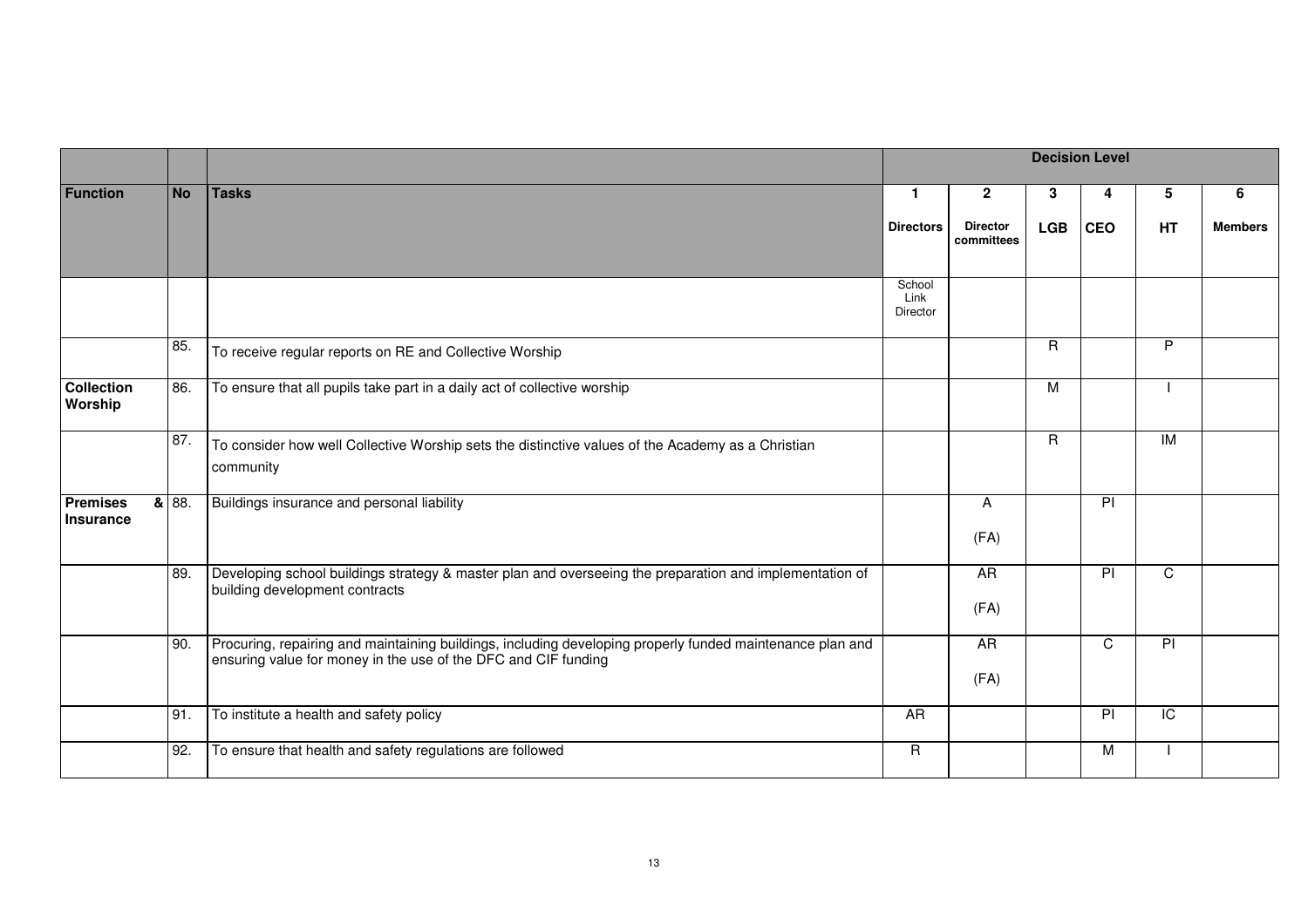|                 |           |                                                                                                                                                      |                  |                               |            | <b>Decision Level</b> |                |                |
|-----------------|-----------|------------------------------------------------------------------------------------------------------------------------------------------------------|------------------|-------------------------------|------------|-----------------------|----------------|----------------|
| <b>Function</b> | <b>No</b> | <b>Tasks</b>                                                                                                                                         | $\mathbf{1}$     | $\mathbf{2}$                  | 3          | 4                     | 5              | 6              |
|                 |           |                                                                                                                                                      | <b>Directors</b> | <b>Director</b><br>committees | <b>LGB</b> | <b>CEO</b>            | HT             | <b>Members</b> |
|                 | 93.       | To publish proposals to change category of school                                                                                                    | A                |                               |            | P                     | $\mathsf{C}$   |                |
|                 | 94.       | To set the times of school sessions                                                                                                                  | A                |                               |            | P                     | $\overline{C}$ |                |
|                 | 95.       | To set the dates of school terms and holidays                                                                                                        |                  |                               |            | A                     | $\overline{C}$ |                |
|                 | 96.       | To ensure that the school meets for 380 sessions in a school year                                                                                    |                  |                               |            | A                     | $\overline{C}$ |                |
|                 | 97.       | To close the school due to bad weather or another health & safety reason                                                                             |                  |                               |            | C                     | $\overline{P}$ |                |
|                 | 98.       | To ensure provision of free school meals to those pupils meeting the criteria                                                                        |                  |                               |            | $\mathsf{R}$          | $\overline{M}$ |                |
|                 | 99.       | To recommend adoption and review of home-school agreements                                                                                           |                  |                               | A          | C                     | PI             |                |
| Governance      |           | 100. To appoint (and remove) the chair of the LGB                                                                                                    | <b>AR</b>        |                               |            | P                     | $\overline{C}$ |                |
|                 |           | 101. To appoint and dismiss the clerk to the LGB/Directors                                                                                           | <b>AR</b>        |                               |            | P                     |                |                |
|                 |           | 102. To hold a full LGB/Directors meeting at least three times in a school year or a meeting of the temporary<br>governing body as often may require |                  |                               |            | M                     |                |                |
|                 |           | 103. To appoint and remove members of the LGB (does not apply to Parent Governors)                                                                   | Al               |                               |            |                       | $\mathsf{C}$   |                |
|                 |           | 104. To set up a Register of members' Business Interests                                                                                             | $\overline{R}$   |                               |            |                       |                |                |
|                 |           | 105. To approve and set up a Director's Expenses Scheme                                                                                              |                  | AR                            |            |                       |                |                |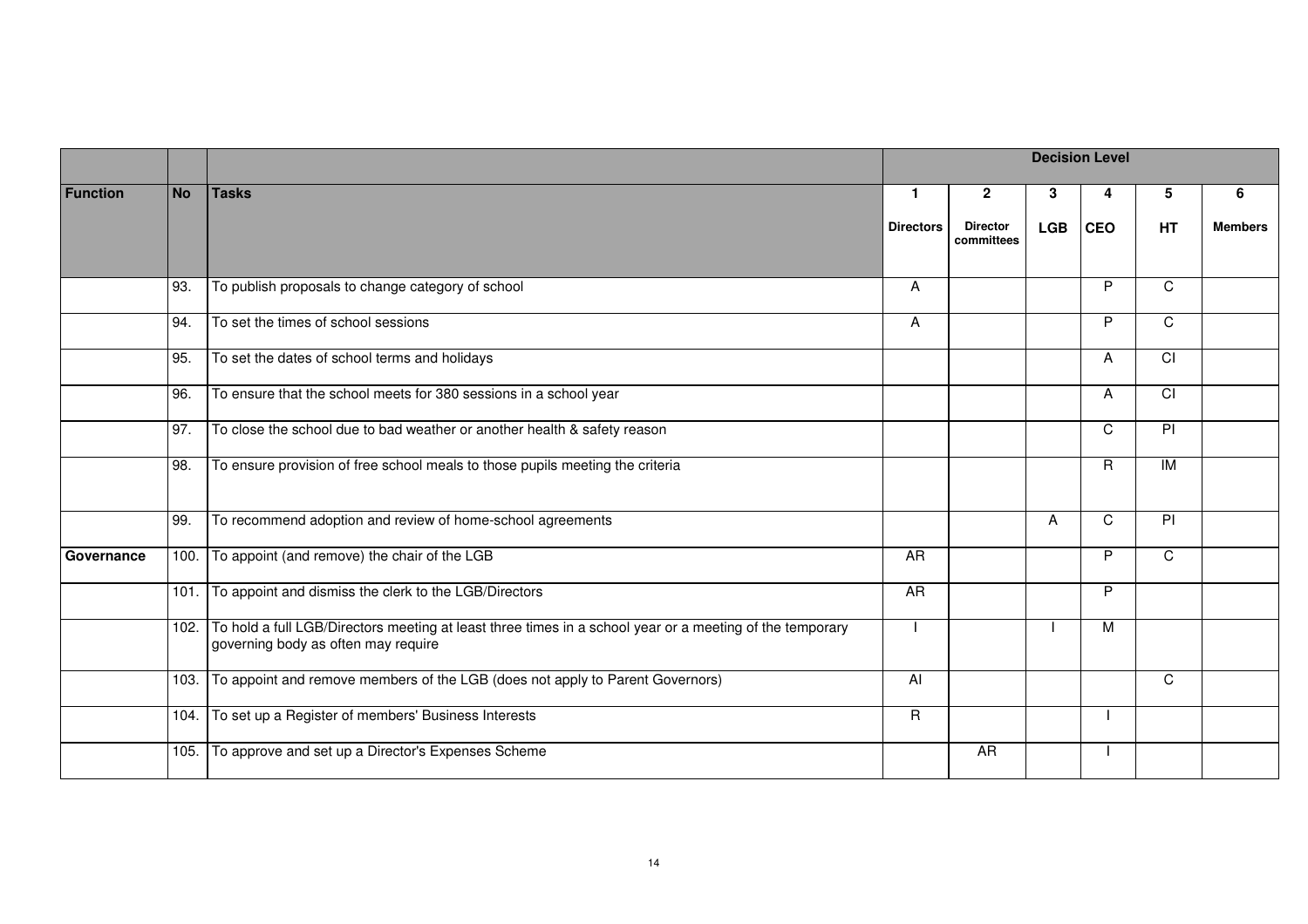|                 |           |                                                                                                                       | <b>Decision Level</b><br>$\mathbf{1}$<br>3<br>$\mathbf{2}$<br>4<br>5<br><b>LGB</b><br><b>CEO</b><br><b>HT</b><br><b>Directors</b><br><b>Director</b><br>committees<br>(FA)<br>P<br>AR<br>P<br>$\overline{C}$<br><b>MAR</b><br>$\overline{CI}$<br>AR<br>C<br>$\overline{P}$<br>PI<br>A<br>P<br>A<br>AR<br>(when needed)<br>$\mathsf{R}$<br>M<br>(when needed)<br>м<br>P<br>$\overline{C}$<br>A |  |    |   |  |                |
|-----------------|-----------|-----------------------------------------------------------------------------------------------------------------------|-----------------------------------------------------------------------------------------------------------------------------------------------------------------------------------------------------------------------------------------------------------------------------------------------------------------------------------------------------------------------------------------------|--|----|---|--|----------------|
| <b>Function</b> | <b>No</b> | <b>Tasks</b>                                                                                                          |                                                                                                                                                                                                                                                                                                                                                                                               |  |    |   |  | 6              |
|                 |           |                                                                                                                       |                                                                                                                                                                                                                                                                                                                                                                                               |  |    |   |  | <b>Members</b> |
|                 |           |                                                                                                                       |                                                                                                                                                                                                                                                                                                                                                                                               |  |    |   |  |                |
|                 | 106.      | To appoint a clerk for Members, Directors, Directors Committee and LGB meetings                                       |                                                                                                                                                                                                                                                                                                                                                                                               |  |    |   |  |                |
|                 |           | 107. To discharge duties in respect of pupils with special needs & Safeguarding by appointing designated<br>directors |                                                                                                                                                                                                                                                                                                                                                                                               |  |    |   |  |                |
|                 | 108.      | To determine the development needs of governors and put in place an appropriate program                               |                                                                                                                                                                                                                                                                                                                                                                                               |  |    |   |  |                |
| Growth          | 109.      | To consider requests from other schools to join the Company                                                           |                                                                                                                                                                                                                                                                                                                                                                                               |  |    |   |  |                |
|                 | 110.      | To decide to offer additional activities and resources and what form these should take                                |                                                                                                                                                                                                                                                                                                                                                                                               |  |    |   |  |                |
|                 |           | 111. To put into place the additional services provided                                                               |                                                                                                                                                                                                                                                                                                                                                                                               |  |    |   |  |                |
|                 | 112.      | To ensure delivery of services provided                                                                               |                                                                                                                                                                                                                                                                                                                                                                                               |  |    |   |  |                |
|                 | 113.      | To cease providing extended school provision                                                                          |                                                                                                                                                                                                                                                                                                                                                                                               |  |    |   |  |                |
|                 | 114.      | To institute a safeguarding /child protection policy (designated director & governor)                                 | $\mathsf{R}$                                                                                                                                                                                                                                                                                                                                                                                  |  | AM | M |  |                |
|                 | 115.      | To ensure that the safeguarding policy, Prevent Duty and Modern British Values are implemented                        | $\mathsf R$                                                                                                                                                                                                                                                                                                                                                                                   |  | м  | M |  |                |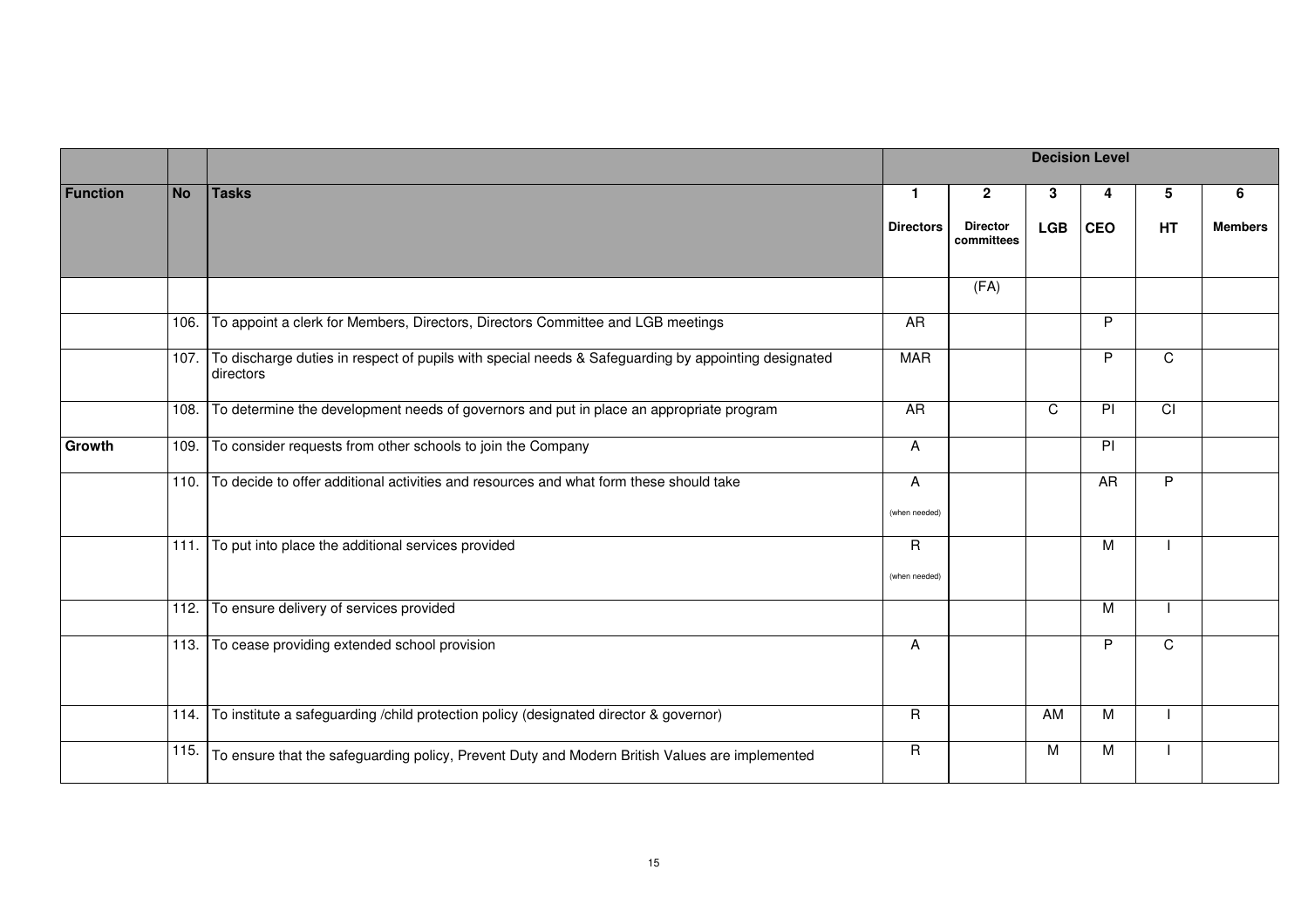|                 |           |                                                                                                                                            | <b>Decision Level</b> |                               |            |            |    |                |
|-----------------|-----------|--------------------------------------------------------------------------------------------------------------------------------------------|-----------------------|-------------------------------|------------|------------|----|----------------|
| <b>Function</b> | <b>No</b> | Tasks                                                                                                                                      |                       |                               |            |            | G  | 6              |
|                 |           |                                                                                                                                            | <b>Directors</b>      | <b>Director</b><br>committees | <b>LGB</b> | <b>CEO</b> | HT | <b>Members</b> |
|                 |           | 116. To determine, on an annual basis, those policies which will be developed by the Trust and mandatory for all<br><b>Trust Academies</b> | A                     |                               |            | ΡI         |    |                |
|                 |           | 117. Implementation of all policies and procedures and a schedule for their review                                                         |                       |                               |            |            |    |                |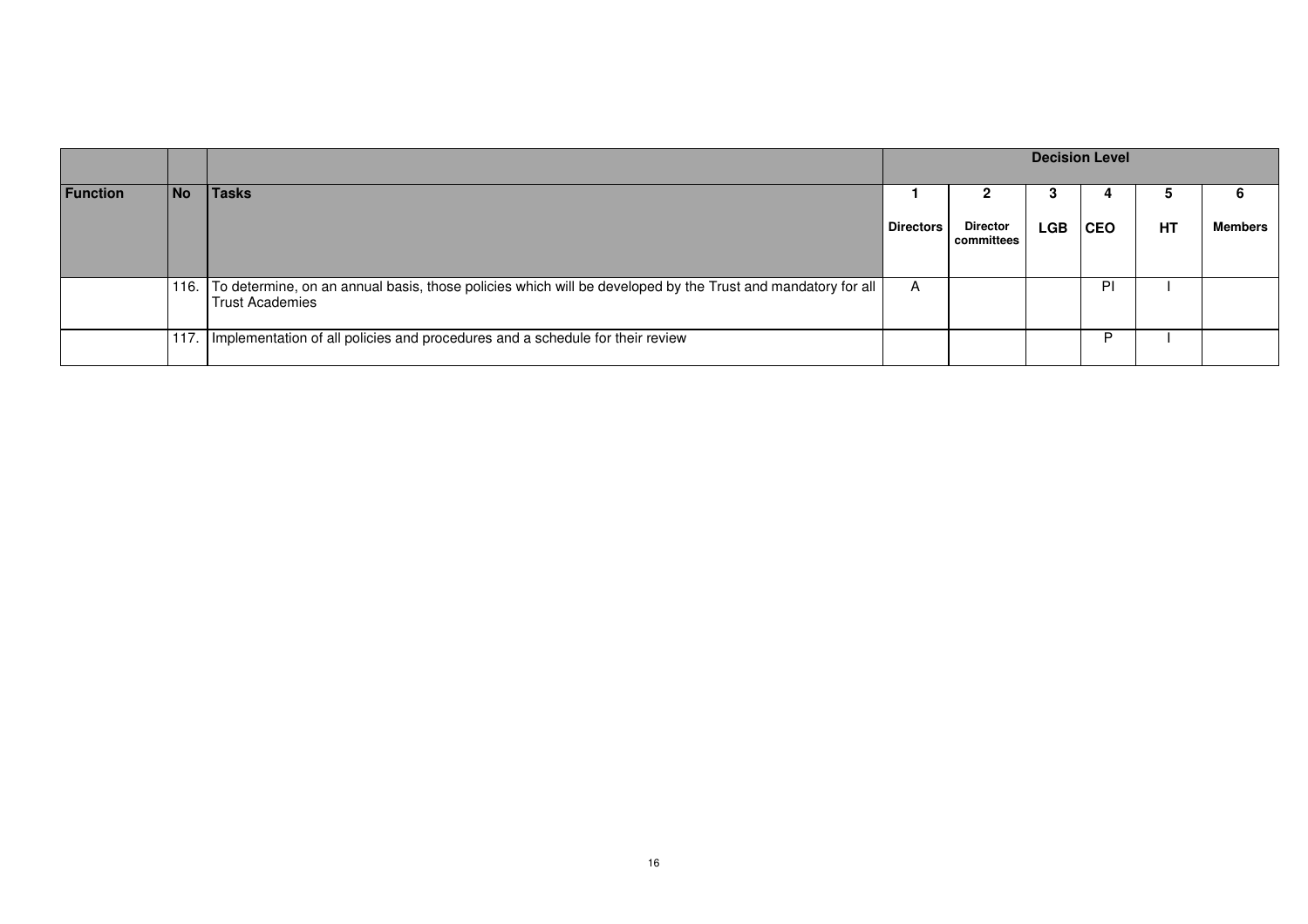#### **APPENDIX 1: CONSTITUTION OF THE LGB & APPOINTMENTS**

#### **Introduction**

As a charity and company limited by guarantee, the Company is governed by a board of Directors who are responsible for, and oversee, the management and administration of the Company and the academies run by the Company.

The Directors are accountable to external government agencies including the Charity Commission and the Department for Education (including any successor bodies) for the quality of the education provided by the Company and they are required to have systems in place through which they can assure themselves of quality, safety and good practice. As the Academy is a Church of England academy, designated as such, the Directors are also accountable to the DBE under the provisions of the Diocesan Boards of Education Measure 1991, and to the Trustees to ensure that the Academy is conducted as a Church of England school.

### 1.1 **Members of the LGB**

- 1.1.1 The number of people who shall sit on the LGB shall be not less than three but, unless otherwise determined by the Directors, shall not be subject to any maximum.
- 1.1.2 The LGB shall have the following members:
	- 1.1.2.1 Up to 1 member, appointed by Directors
	- 1.1.2.2 5 foundation members appointed by Directors, one of whom shall be the Incumbent;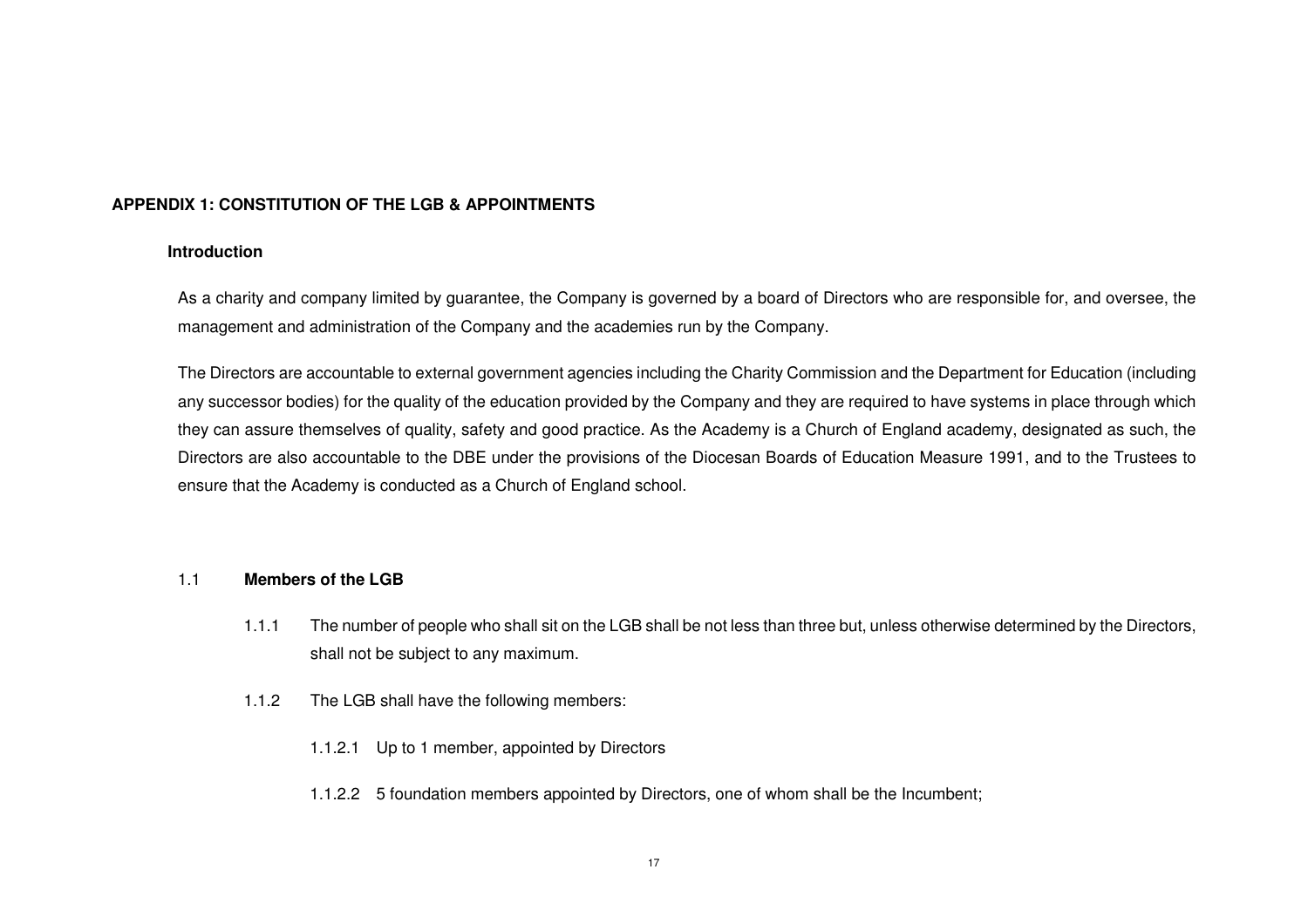#### 1.1.2.3 1 staff member

- 1.1.2.4 1 parent members elected or appointed as a parent of a registered pupils at the Academy; and
- 1.1.2.5 the Headteacher.
- 1.1.2.6 Not used.
- 1.1.3 The LGB may also have co-opted members appointed. A person who shall be "co-opted" to the LGB means a person who is to serve on the LGB without having been otherwise appointed or elected to serve on the LGB. The Directors may not coopt a person who is employed at the Academy if thereby the number of persons employed at the Academy serving on the LGB would exceed one third of the total number of persons serving on the LGB (including the Principal).
- 1.1.4 The Directors (all or any of them) shall also be entitled to serve on the LGB and attend any meetings of the LGB. Any Director attending a meeting of the LGB shall count towards the quorum for the purposes of the meeting and shall be entitled to vote on any resolution being considered by the LGB.
- 1.1.5 All persons appointed or elected to the LGB shall give a written undertaking to the [Foundation]1 Directors to uphold the object of the Company.

#### 1.2 **Appointment of members of the LGB**

General members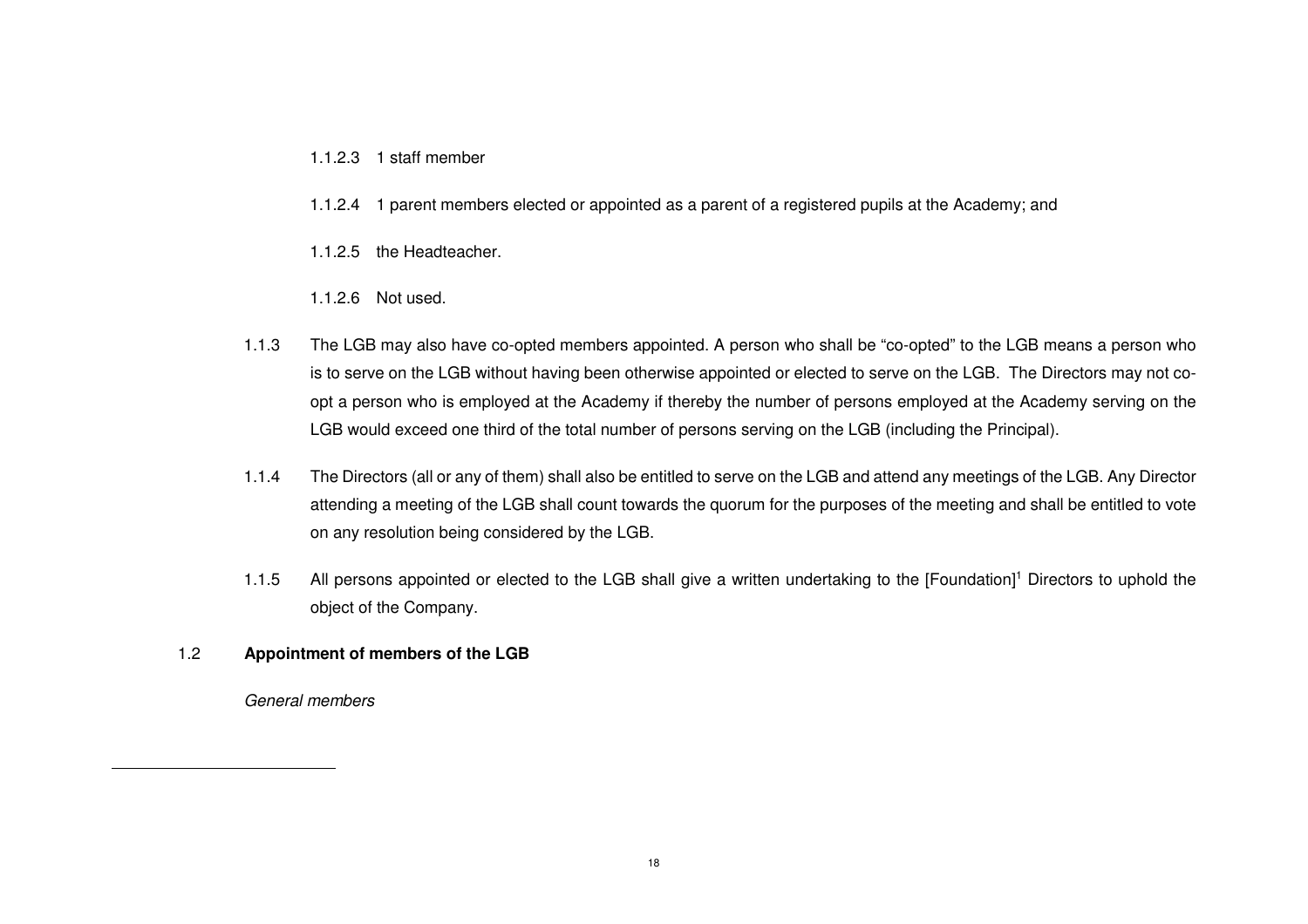#### 1.2.1 The Directors may appoint up to 1 person to serve on the LGB.

#### Foundation members

1.2.2 The Foundation Directors may appoint up to 5 persons to serve on the LGB, one of whom shall be the Incumbent.

#### Staff members

- 1.2.3 The Directors may appoint up to 2 persons who are employed at the Academy to serve on the LGB through such process as they may determine, provided that the total number of such persons (including the Head teacher) does not exceed one third of the total number of persons on the LGB. The positions held by those employed at the Academy (e.g. teaching and non-teaching) may be taken into account when considering appointments.
- 1.2.4 In appointing persons to serve on the LGB who are employed at the Academy the Directors may invite nominations from all staff employed under a contract of employment or a contract for services or otherwise engaged to provide services to the Academy (excluding the Head teacher) and, where there are any contested posts, shall hold an election by a secret ballot. All arrangements for the calling and the conduct of the election and resolution of questions as to whether any person is an eligible candidate shall be determined by the Directors.

#### Ex officio members

1.2.5 The Head teacher shall be treated for all purposes as being an ex officio member of the LGB.

#### Parent members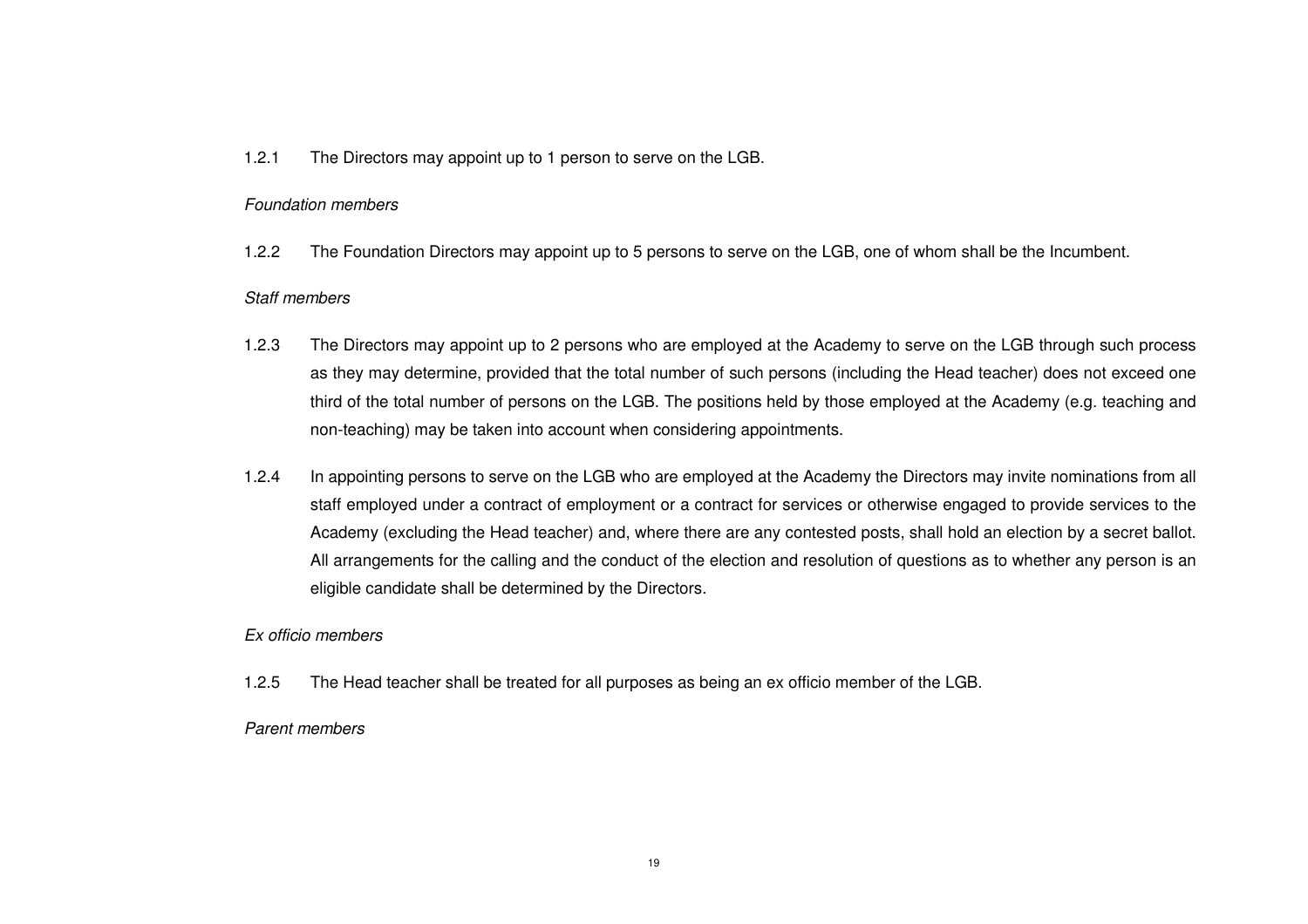- 1.2.6 Subject to clause 4.2.10, the parent members of the LGB shall be elected by parents of registered pupils at the Academy and he or she must be a parent of a pupil at the Academy at the time when he or she is elected.
- 1.2.7 The Directors shall make all necessary arrangements for, and determine all other matters relating to, an election of the parent members of the LGB, including any question of whether a person is a parent of a registered pupil at the Academy. Any election of persons who are to be the parent members of the LGB which is contested shall be held by secret ballot.
- 1.2.8 The arrangements made for the election of the parent members of the LGB shall provide for every person who is entitled to vote in the election to have an opportunity to do so by post or, if he prefers, by having his ballot paper returned to the Academy by a registered pupil at the Academy.
- 1.2.9 Where a vacancy for a parent member of the LGB is required to be filled by election, the LGB shall take such steps as are reasonably practical to secure that every person who is known to them to be a parent of a registered pupil at the Academy is informed of the vacancy and that it is required to be filled by election, informed that he is entitled to stand as a candidate, and vote at the election, and given an opportunity to do so.
- 1.2.10 The number of parent members of the LGB required shall be made up by persons appointed by the Directors if the number of parents standing for election is less than the number of vacancies.
- 1.2.11 In appointing a person to be a parent member of the LGB pursuant to clause 4.2.10, the Directors shall appoint a person who is the parent of a registered pupil at the Academy; or where it is not reasonably practical to do so, a person who is the parent of a child of compulsory school age.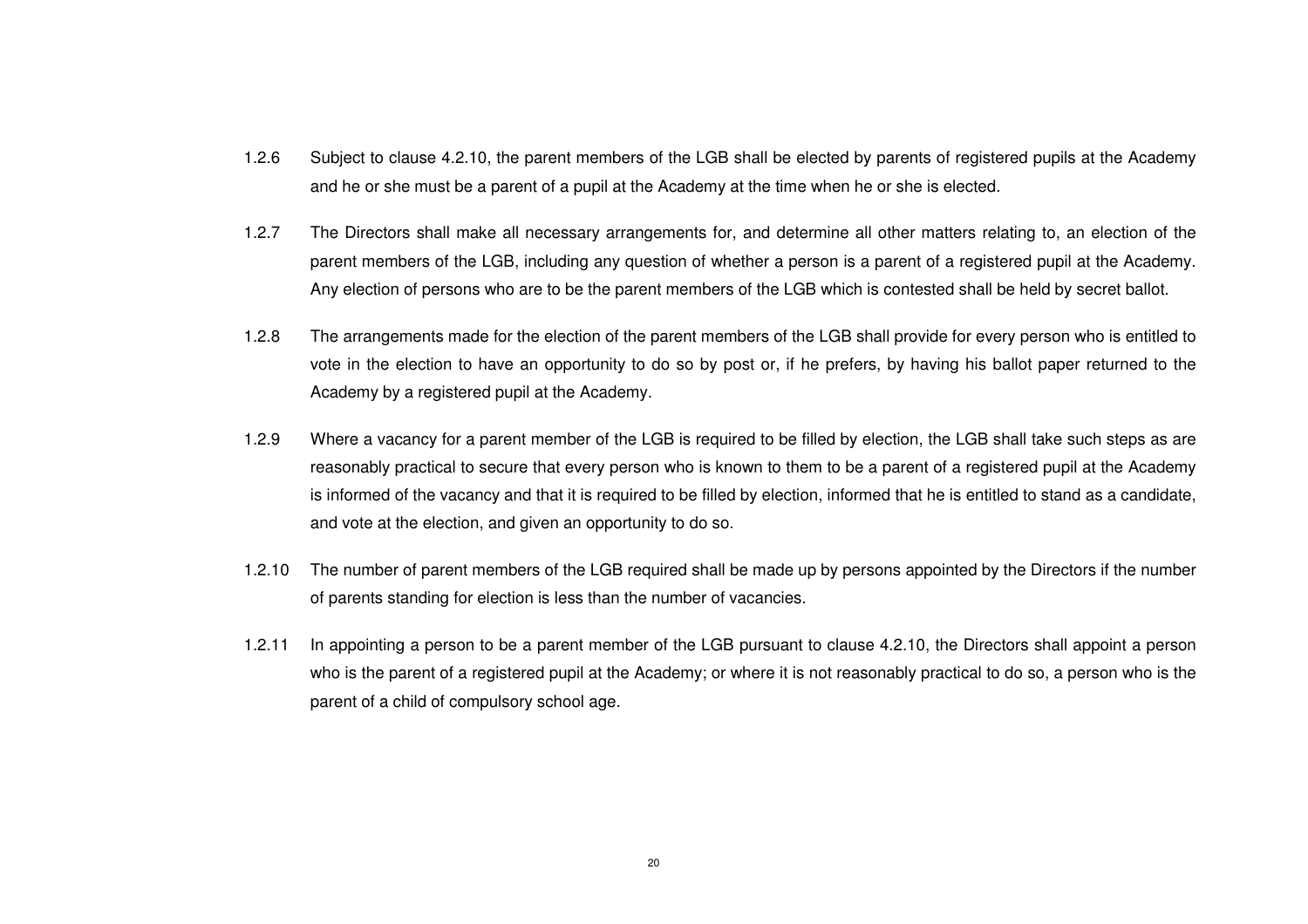#### 1.3 **Co-opted members of the LGB & Committees**

1.3.1 The Directors may co-opt no persons to the LGB & Committees. A person who shall be "co-opted" to the LGB means a person who is to serve on the LGB without having been otherwise appointed or elected to serve on the LGB. The Directors may not co-opt a person who is employed at the school if thereby the number of persons employed at the school serving on the LGB would exceed one third of the total number of persons serving on the LGB (including the Headteacher).

#### 1.4 **Term of office**

1.4.1 The term of office for any person serving on the LGB shall be 4 years, save that this time limit shall not apply to:

(i) the Head teacher who shall be treated for all purposes as being an ex officio member of the LGB; or

(ii) persons who are "co-opted" to the LGB, who shall serve for 1 year.

Subject to remaining eligible to be a particular type of member on the LGB, any person may be re-appointed or re-elected (including being "co-opted" again) to the LGB.

#### 1.5 **Resignation and removal**

- 1.5.1 A person serving on the LGB shall cease to hold office if they resign their office by notice to the LGB (but only if at least three persons appointed under clause 4.2.1 will remain in office when the notice of resignation is to take effect).
- 1.5.2 A person serving on the LGB shall cease to hold office if he is removed by the person or persons who appointed him. This clause does not apply in respect of a person who is serving as a parent member on the LGB, who may be removed by the Directors.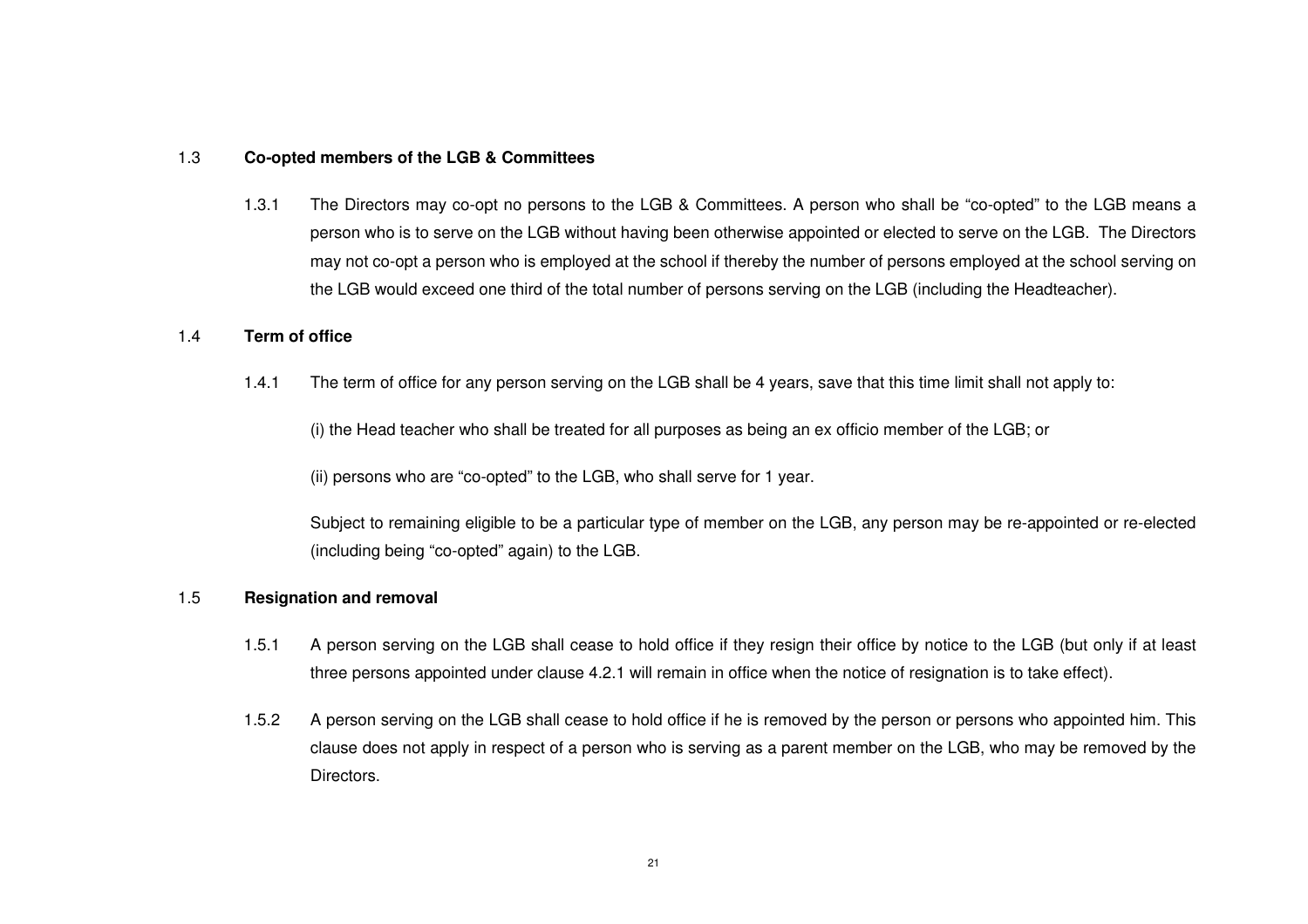- 1.5.3 If any person who serves on the LGB in their capacity as an employee at the school ceases to work at the school then he shall be deemed to have resigned and shall cease to serve on the LGB automatically on termination of their work at the school.
- 1.5.4 Where a person who serves on the LGB resigns their office or is removed from office, that person or, where he is removed from office, those removing him, shall give written notice thereof to the Directors.

#### 1.6 **Disqualification of members of the LGB**

- 1.6.1 No person shall be qualified to serve on the LGB unless they are aged 18 or over at the date of their election or appointment. No current pupil or student of the Academy shall be entitled to serve on the LGB.
- 1.6.2 A person serving on the LGB shall cease to hold office if he becomes incapable by reason of illness or injury of managing or administering their own affairs.
- 1.6.3 A person serving on the LGB shall cease to hold office if he is absent without the permission of the Chair of the LGB from all the meetings of the LGB held within a period of six months and the LGB resolves that their office be vacated.
- 1.6.4 A person shall be disqualified from serving on the LGB if:
	- 1.6.4.1 their estate has been sequestrated and the sequestration has not been discharged, annulled or reduced; or
	- 1.6.4.2 he is the subject of a bankruptcy restrictions order or an interim order.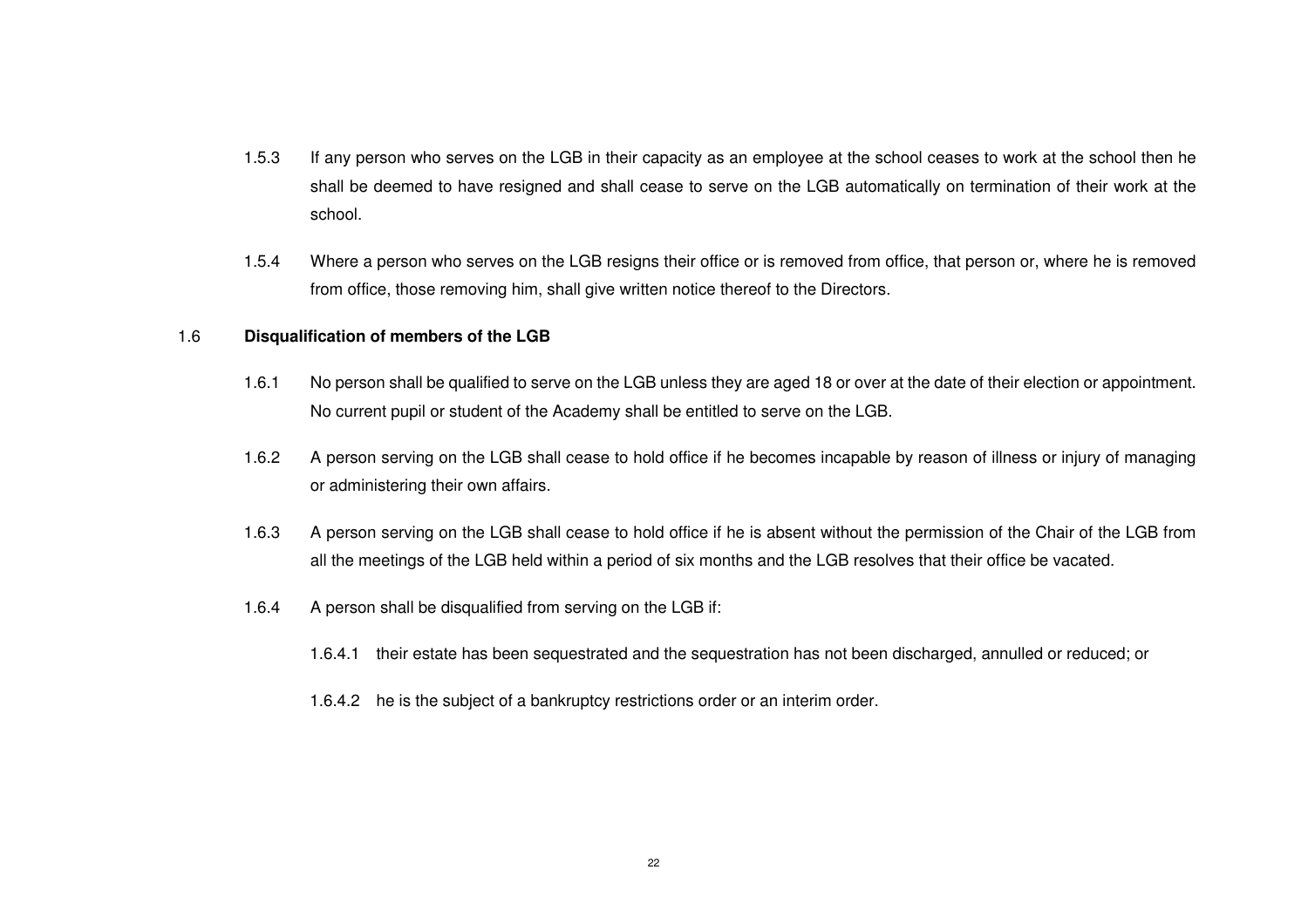- 1.6.5 A person shall be disqualified from serving on the LGB at any time when he is subject to a disqualification order or a disqualification undertaking under the Company Directors Disqualification Act 1986 or to an order made under section 429(2)(b) of the Insolvency Act 1986 (failure to pay under county court administration order).
- 1.6.6 A person serving on the LGB shall cease to hold office if he would cease to be a director by virtue of any provision in the Companies Act 2006 or is disqualified from acting as a trustee by virtue of section 178 of the Charities Act 2011 (or any statutory re-enactment or modification of that provision).
- 1.6.7 A person shall be disqualified from serving on the LGB if he has been removed from the office of charity trustee or trustee for a charity by an order made by the Charity Commission or the High Court on the grounds of any misconduct or mismanagement in the administration of the charity for which he was responsible or to which he was privy, or which he by their conduct contributed to or facilitated.
- 1.6.8 A person shall be disqualified from serving on the LGB where he has, at any time, been convicted of any criminal offence, excluding any that have been spent under the Rehabilitation of Offenders Act 1974 as amended, and excluding any offence for which the maximum sentence is a fine or a lesser sentence except where a person has been convicted of any offence which falls under section 178 (persons disqualified from being charity trustees or trustees of a charity) of the Charities Act 2011.
- 1.6.9 After the school has opened, a person shall be disqualified from serving on the LGB if he has not provided to the Directors a criminal records certificate at an enhanced disclosure level under section 113B of the Police Act 1997. In the event that the certificate discloses any information which would in the opinion of either the chairperson or the Head teacher confirm their unsuitability to work with children that person shall be disqualified. If a dispute arises as to whether a person shall be disqualified, a referral shall be made to the Secretary of State to determine the matter. The determination of the Secretary of State shall be final.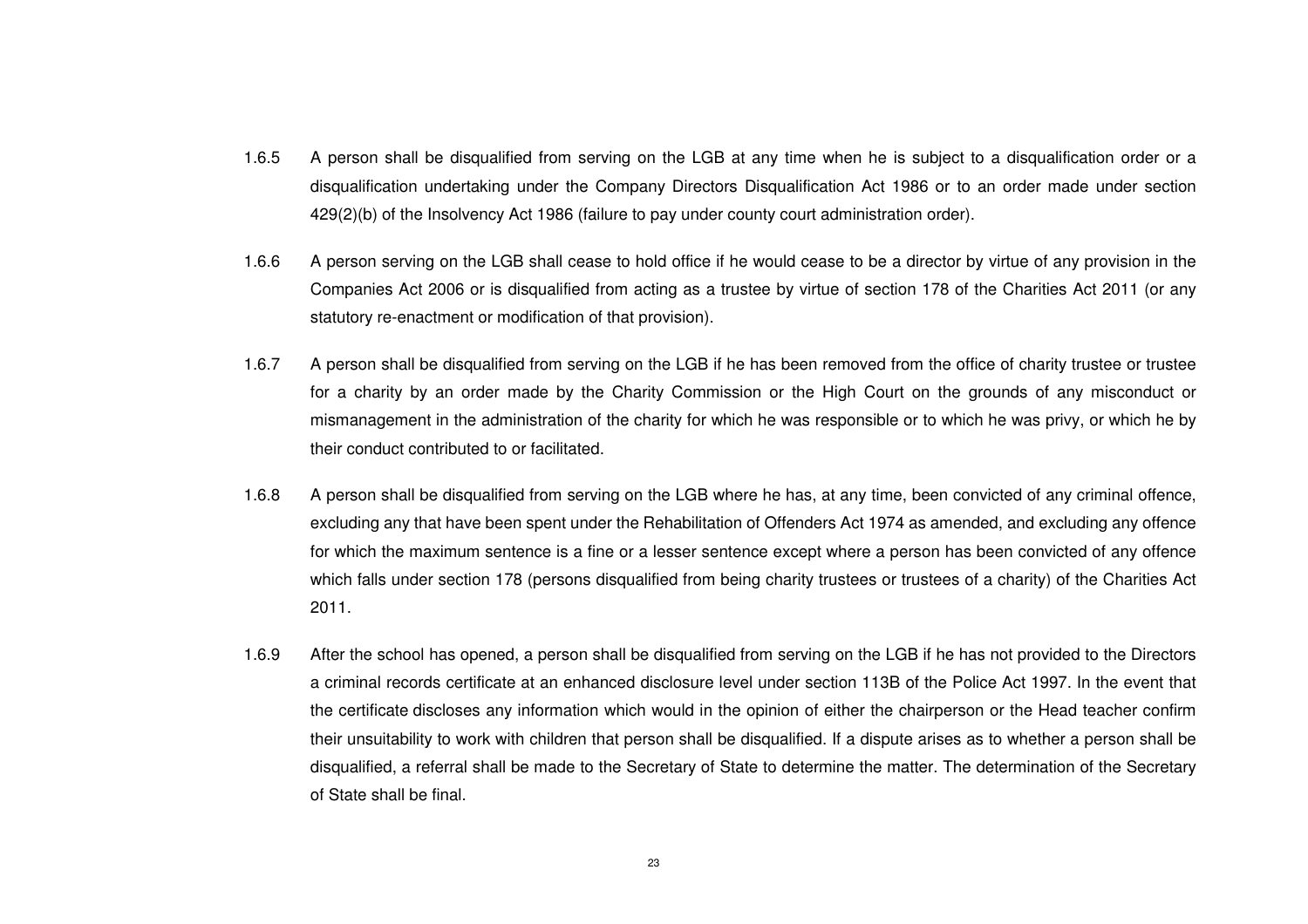- 1.6.10 Where, by virtue of this Scheme, a person becomes disqualified from serving on the LGB; and he was, or was proposed, to so serve, he shall upon becoming so disqualified give written notice of that fact to the Directors.
- 1.6.11 This clause 4.6 and paragraph 2 of Appendix One shall also apply to any member of any committee of the LGB who is not otherwise a member of the LGB.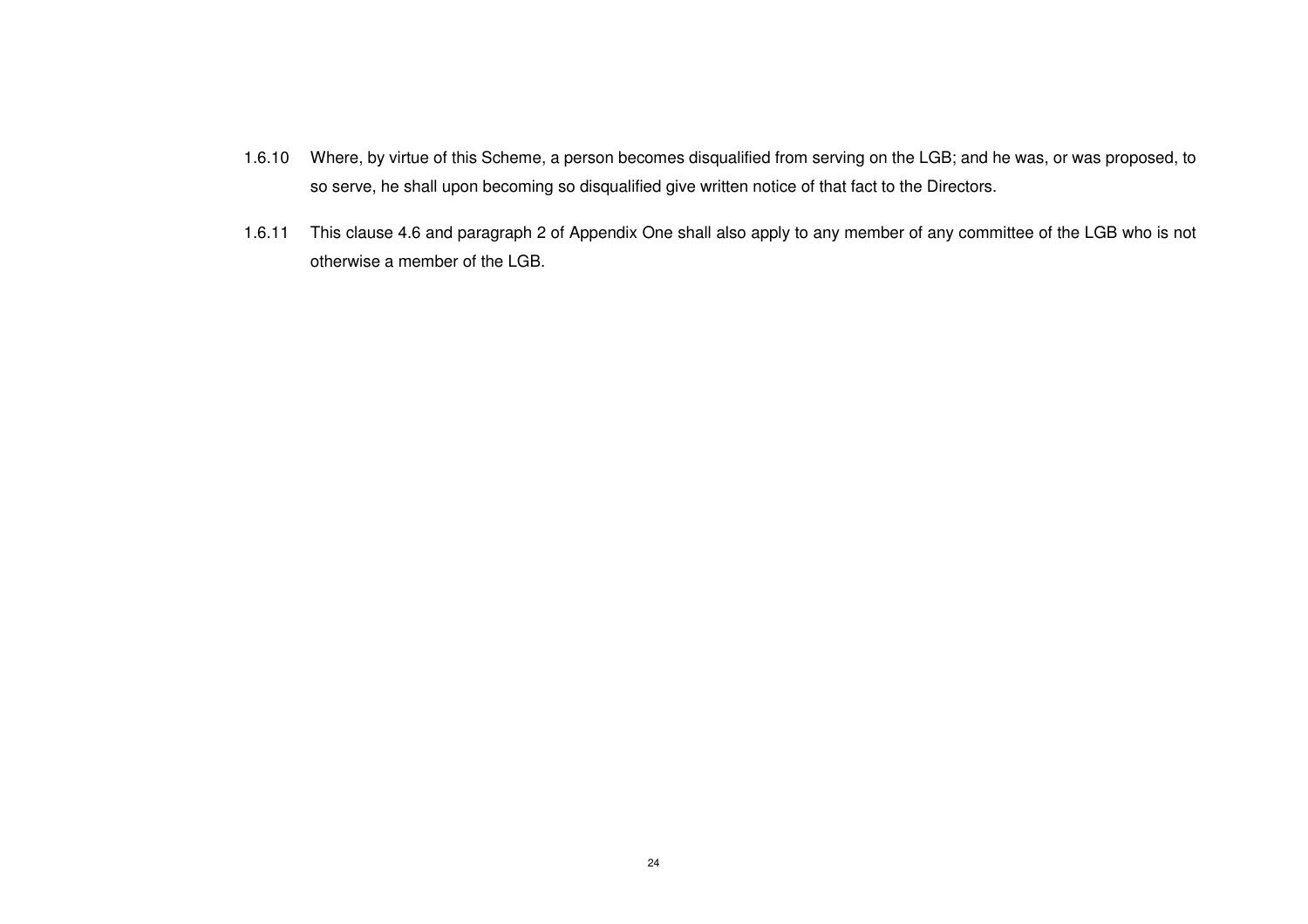# 2. **INDEMNITY**

2.1 Subject to the provisions of the Companies Act 2006 every member of the LGB or other officer or auditor of the Company acting in relation to the Academy shall be indemnified out of the assets of the Company against any liability incurred by him in that capacity in defending any proceedings, whether civil or criminal, in which judgment is given in favour or in which he is acquitted or in connection with any application in which relief is granted to him by the court from liability for negligence, default, breach of duty or breach of trust in relation to the affairs of the Company.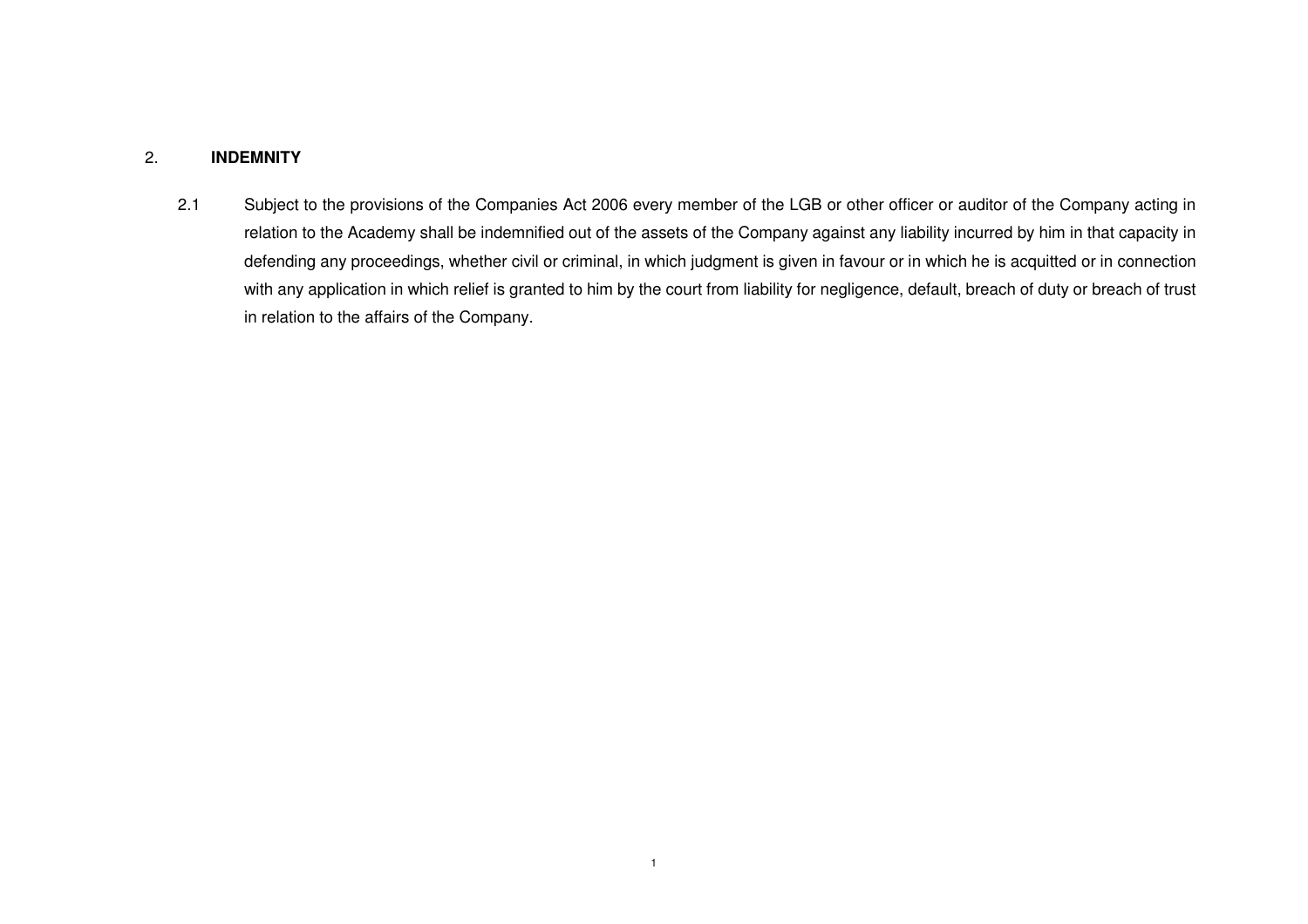# **APPENDIX 2: COMMITTEE TERMS OF REFERENCE**

# **STANDARDS & CURRICULUM COMMITTEE**

| <b>STANDARDS &amp; CURRICULUM COMMITTEE</b> |                                                                                                                                                                                                           |  |
|---------------------------------------------|-----------------------------------------------------------------------------------------------------------------------------------------------------------------------------------------------------------|--|
| <b>Members</b>                              | The Committee shall comprise of a minimum of 2 Directors and 1 Governor. Co-opted members of the committee without<br>voting rights are; CEO, Director of School Improvement, Headteachers of all schools |  |
| Quorum                                      | The Quorum for the Committee shall be 3 Directors/ Governors                                                                                                                                              |  |
| <b>Meetings</b>                             | The Committee will meet termly and more often if required.                                                                                                                                                |  |
| <b>Delegation</b>                           | This Committee has Delegated Powers                                                                                                                                                                       |  |
| <b>Committee Chair</b>                      | Elected by the Committee                                                                                                                                                                                  |  |
| <b>Clerk to the Committee</b>               | Appointed by Board of Trustees                                                                                                                                                                            |  |
| <b>Minutes</b>                              | Approved by the Committee at its next meeting.                                                                                                                                                            |  |
| <b>Reporting</b><br><b>Arrangements</b>     | Committee minutes will be received by the Board of Trustees                                                                                                                                               |  |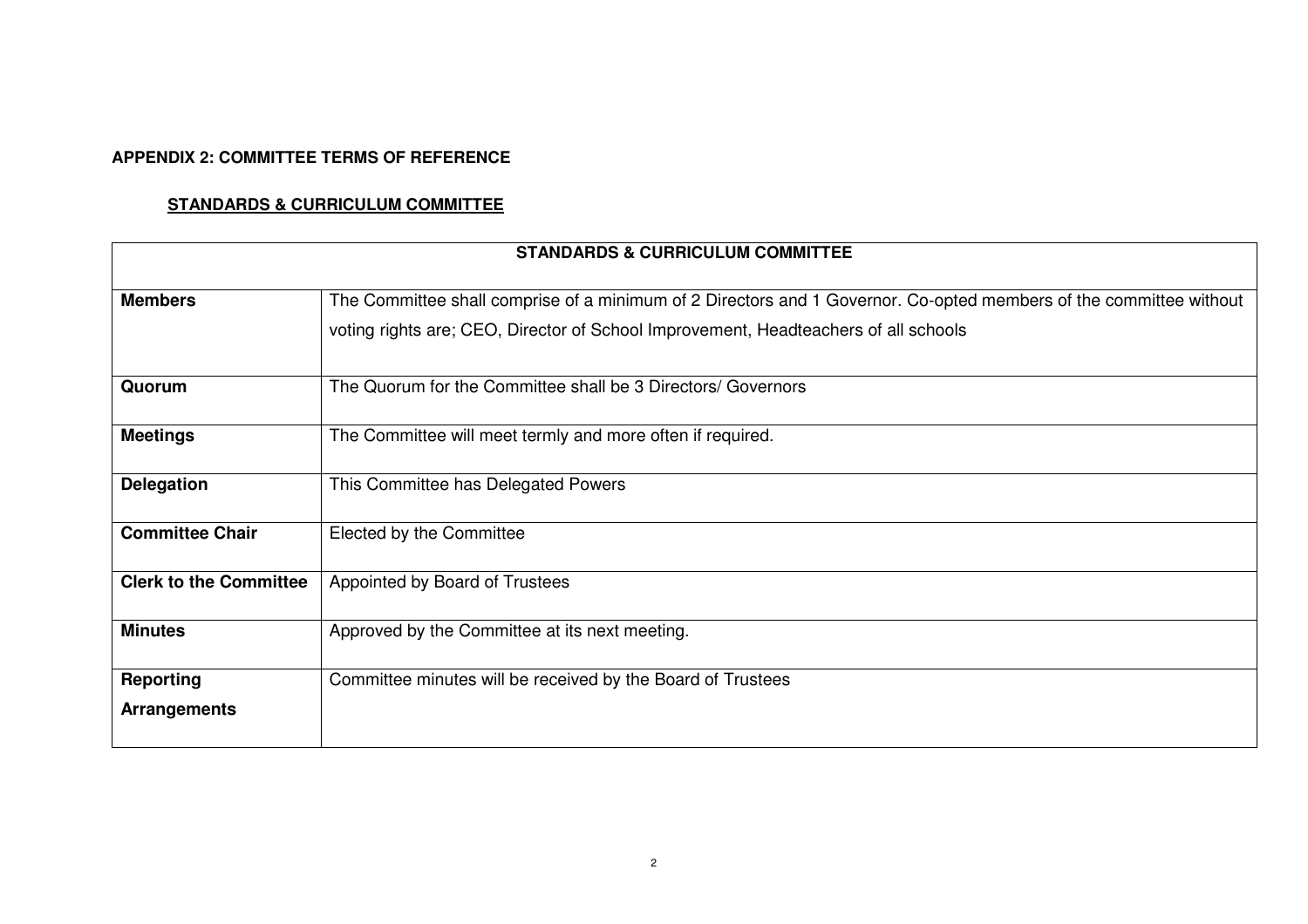# **Administrative Responsibilities**

- Ensure there are effective clerking arrangements for the Committee.
- Ensure that the committee receives relevant, accurate, timely and user-friendly reports on agenda items seven days prior to the meeting.
- Ensure decisions, including any changes are clearly minuted.
- To ensure that declarations of pecuniary interest are recorded at each meeting.
- **Ensure that trustees, particularly committee members, receive appropriate training.** •

|                  | <b>STANDARDS</b>                                                                                                                                                                                                                                                                                                   |
|------------------|--------------------------------------------------------------------------------------------------------------------------------------------------------------------------------------------------------------------------------------------------------------------------------------------------------------------|
| $\overline{1}$ . | To monitor and evaluate the impact of quality of teaching on rates of pupil progress and standards of achievement                                                                                                                                                                                                  |
| $\overline{2}$ . | To monitor and evaluate rates of progress and standards of achievement by pupils, including any underachieving groups such as children<br>with SEND, gifted and talented children, children in receipt of Pupil Premium, children from minority ethnic groups and children looked after by<br>the Local Authority. |
| 3.               | To consider recommendations from external assessment of the Trust (e.g. RSC, Ofsted and other external bodies.), agree actions as a result<br>of reviews and evaluate regularly the implementation of the plan.                                                                                                    |
| 4.               | To ensure that the Trust Business Plan & school improvement plans address the priorities for raising standards, including appropriate<br>targets/success criteria.                                                                                                                                                 |
| 5.               | To ensure that school seeks and considers feedback from all stakeholders                                                                                                                                                                                                                                           |

|                  | <b>CURRICULUM</b>                                                                                                                            |
|------------------|----------------------------------------------------------------------------------------------------------------------------------------------|
|                  |                                                                                                                                              |
| 5.               | To consider the impact of how the curriculum is taught, evaluated and resourced.                                                             |
| 6.               | To ensure that the Trust seeks and considers feedback from all stakeholders                                                                  |
| $\overline{7}$ . | To review and ensure publication of information on the school's websites as specified by The Education (Independent School Standards)        |
|                  | Regulations 2014 and the academy's funding agreement with EFA.                                                                               |
| l 8.             | To ensure that the requirements of children with special needs are met, as laid out in the Code of Practice, and receive termly reports from |
|                  | the Headteacher/SENCO and an annual report from the SEN Director (where appointed).                                                          |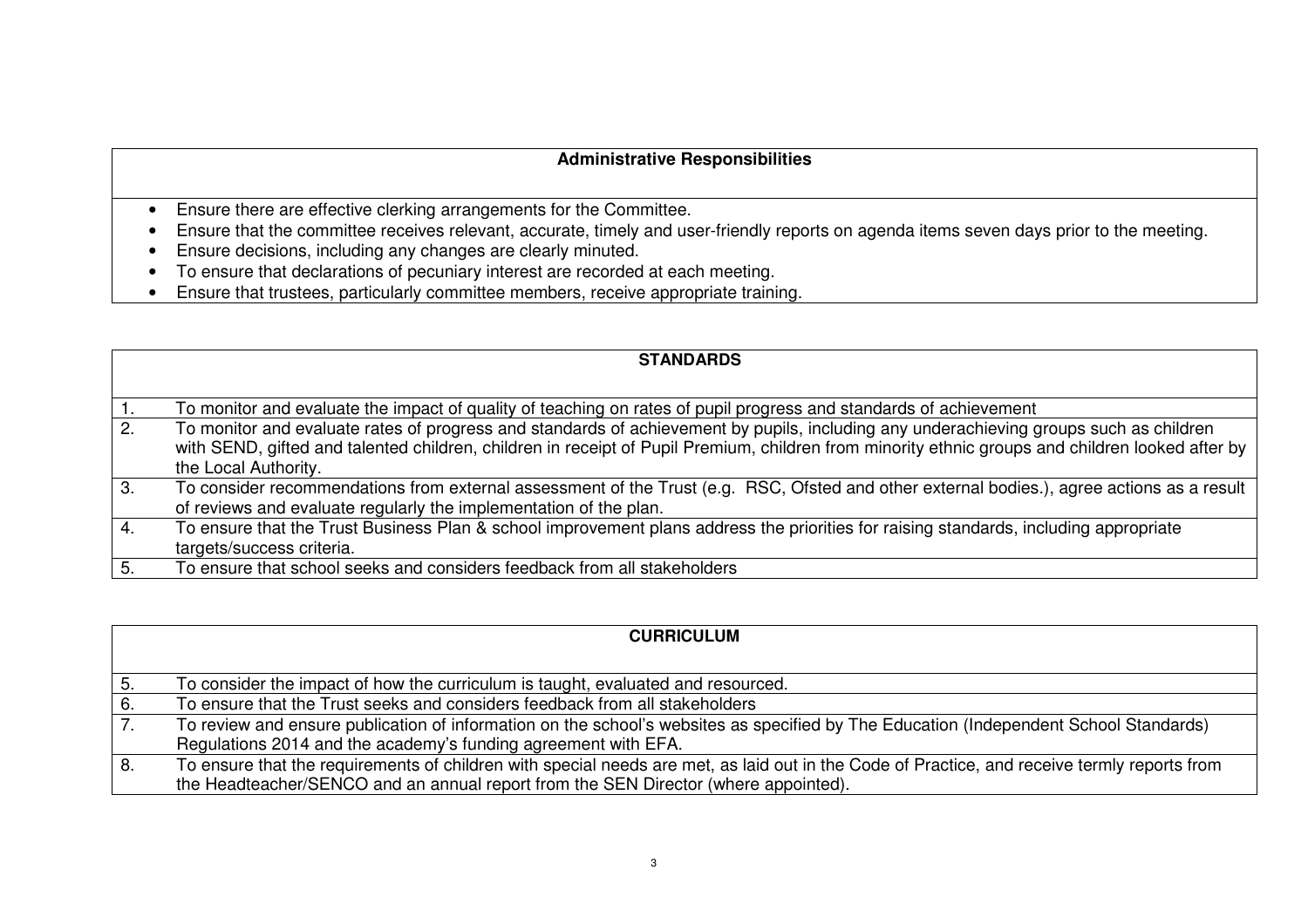| l 9. | To ensure that the school promotes tolerance of and respect for people of all faiths (or those of no faith), cultures and lifestyles; and to |
|------|----------------------------------------------------------------------------------------------------------------------------------------------|
|      | prepare children and young people positively for life in modern Britain                                                                      |
| 10.  | To consider the effectiveness of the schools as church schools; their Christian ethos, values and teaching of RE. Action feedback given in   |
|      | SIAMS Inspections where appropriate                                                                                                          |
| 11.  | To approve the Trusts Curriculum Policy                                                                                                      |
| 12.  | To approve the SRE Policy                                                                                                                    |
| 13.  | Monitor and Review the curriculum in RE                                                                                                      |

# **FINANCE & AUDIT COMMITTEE**

| <b>FINANCE AND AUDIT COMMITTEE</b> |                                                                                                                                                  |  |
|------------------------------------|--------------------------------------------------------------------------------------------------------------------------------------------------|--|
| <b>Members</b>                     | The Committee shall comprise of a minimum of 3 Directors. Co-opted members of the committee without voting rights are;<br>CEO & Finance Director |  |
| Quorum                             | The Quorum for the Committee shall be;<br>3 Directors                                                                                            |  |
| <b>Meetings</b>                    | The Committee will meet twice in the Autumn Term, once in the Spring and Summer Term and more often if required.                                 |  |
| <b>Delegation</b>                  | This Committee has Delegated Powers                                                                                                              |  |
| <b>Committee Chair</b>             | Elected by the Committee                                                                                                                         |  |
| <b>Clerk to the Committee</b>      | Arranged by the Directors                                                                                                                        |  |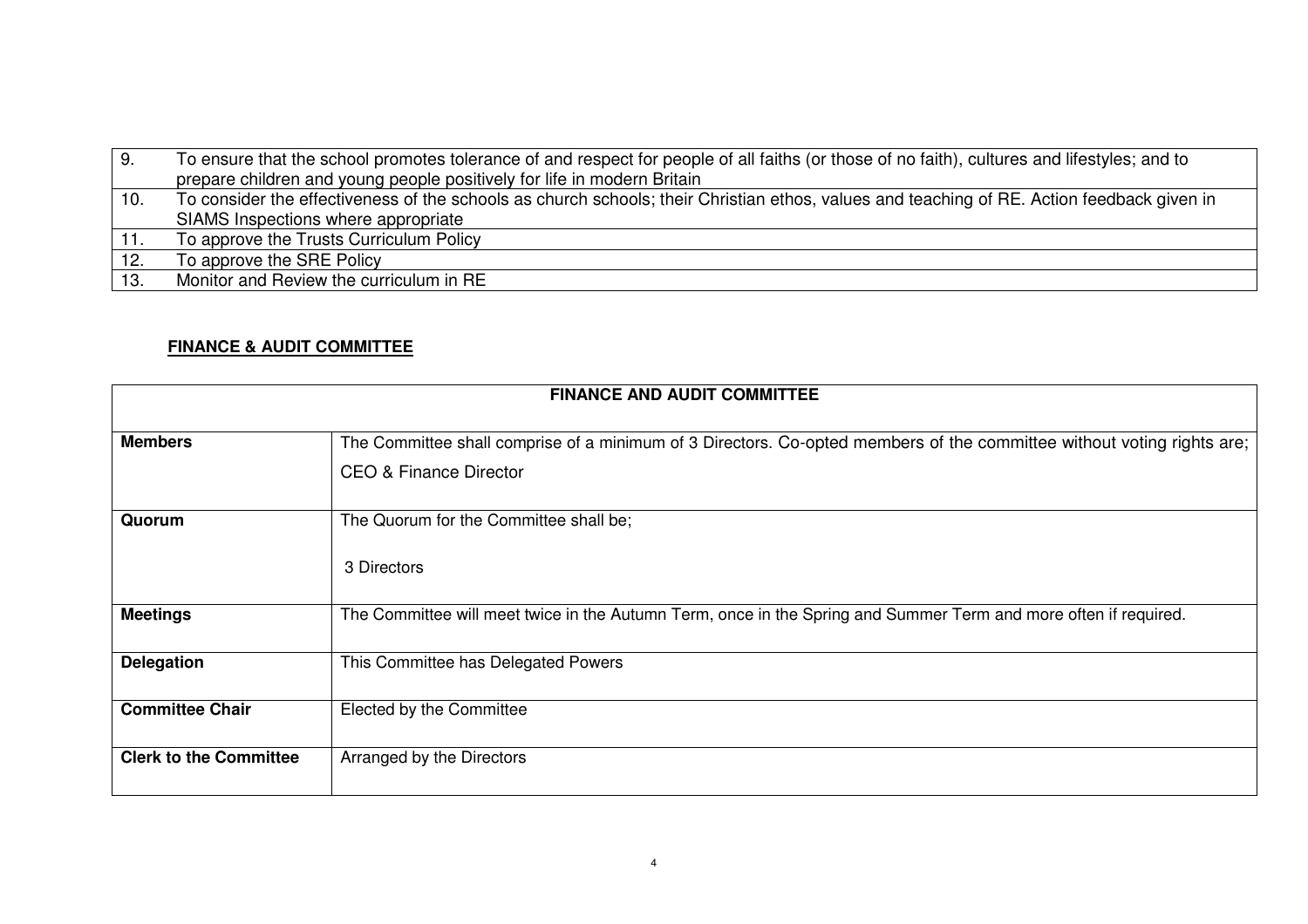| <b>Minutes</b>                | Approved by the Committee at its next meeting.               |
|-------------------------------|--------------------------------------------------------------|
| <b>Reporting Arrangements</b> | Committee minutes will be received by the Board of Directors |

| <b>Administrative Responsibilities</b>                                                                                                   |
|------------------------------------------------------------------------------------------------------------------------------------------|
| Ensure there are effective clerking arrangements for the Committee.                                                                      |
| Ensure that the committee receives relevant, accurate, timely and user-friendly reports on agenda items seven days prior to the meeting. |
| Ensure decisions, including any changes are clearly minuted.                                                                             |
| To ensure that declarations of pecuniary interest are recorded at each meeting.                                                          |

|    | <b>PERMISSIBLE DELEGATED FUNCTIONS - FINANCE AND AUDIT</b>                                                                                                                                                  |
|----|-------------------------------------------------------------------------------------------------------------------------------------------------------------------------------------------------------------|
|    | To ensure that the approved financial arrangements for the school are implemented.                                                                                                                          |
| 2. | To monitor income and expenditure of all delegated funds (including money delegated for specific purposes) against agreed budget                                                                            |
| З. | To ensure spending does not exceed the total annual budget of the school and to take appropriate remedial action if there is a possibility of an<br>overspend and report the action taken to the Directors. |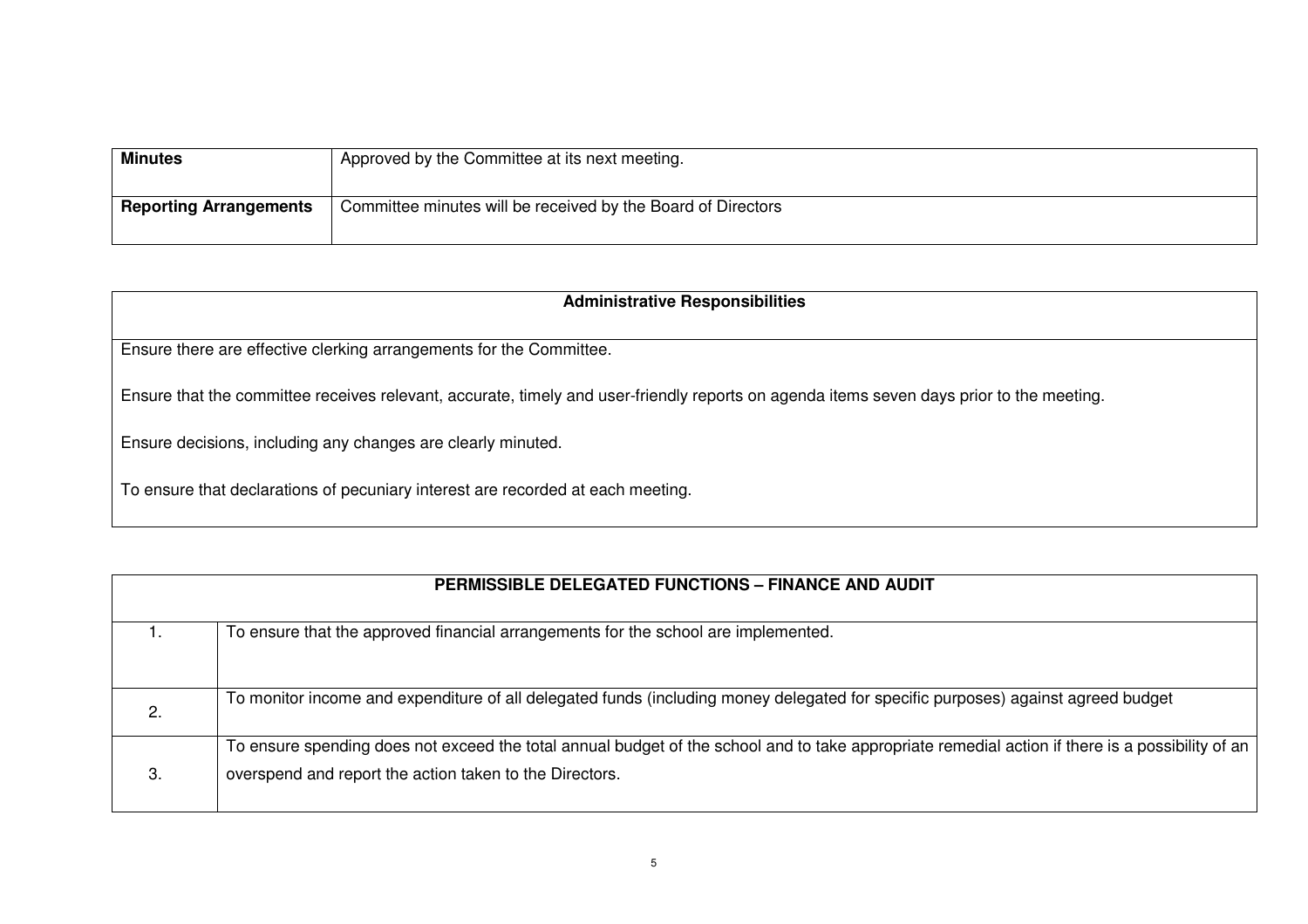| 4.  | To review and approve Service Level Agreements in line with the thresholds as specified in the Scheme of Delegation                                                                                             |
|-----|-----------------------------------------------------------------------------------------------------------------------------------------------------------------------------------------------------------------|
| 5.  | To receive, and where appropriate, respond to periodic audit reports of public funds.                                                                                                                           |
| 6.  | To appoint annually an auditor to undertake an audit of statutory accounts                                                                                                                                      |
| 7.  | To contribute to and monitor the relevant areas of the School Development Plan by ensuring that budget planning supports identified priorities.                                                                 |
| 8.  | To review financial statements to support long term planning and resourcing.                                                                                                                                    |
| 9.  | To ensure that the school receives value for money by considering economy, efficiency and effectiveness of all its goods and services.                                                                          |
| 10. | To ensure there are robust arrangements in place to guard against fraud                                                                                                                                         |
| 11. | To monitor the impact of collaboration on the school budget                                                                                                                                                     |
| 12. | To complete skills analysis matrix for the financial management skills needed by the Board of Directors.                                                                                                        |
| 13. | To review and allocate Director training as and when required                                                                                                                                                   |
| 14. | To approve any virements between budget headings and/or likely budget overspends                                                                                                                                |
| 15. | To monitor income and expenditure of all funds and report the financial situation to the Board of Directors termly having due regard for the<br>Academies Financial Handbook and the Academy funding agreements |
| 16. | Miscellaneous financial expenditure outside of the agreed budget (in line with the limits set within the Finance Policies and Procedures Manuals                                                                |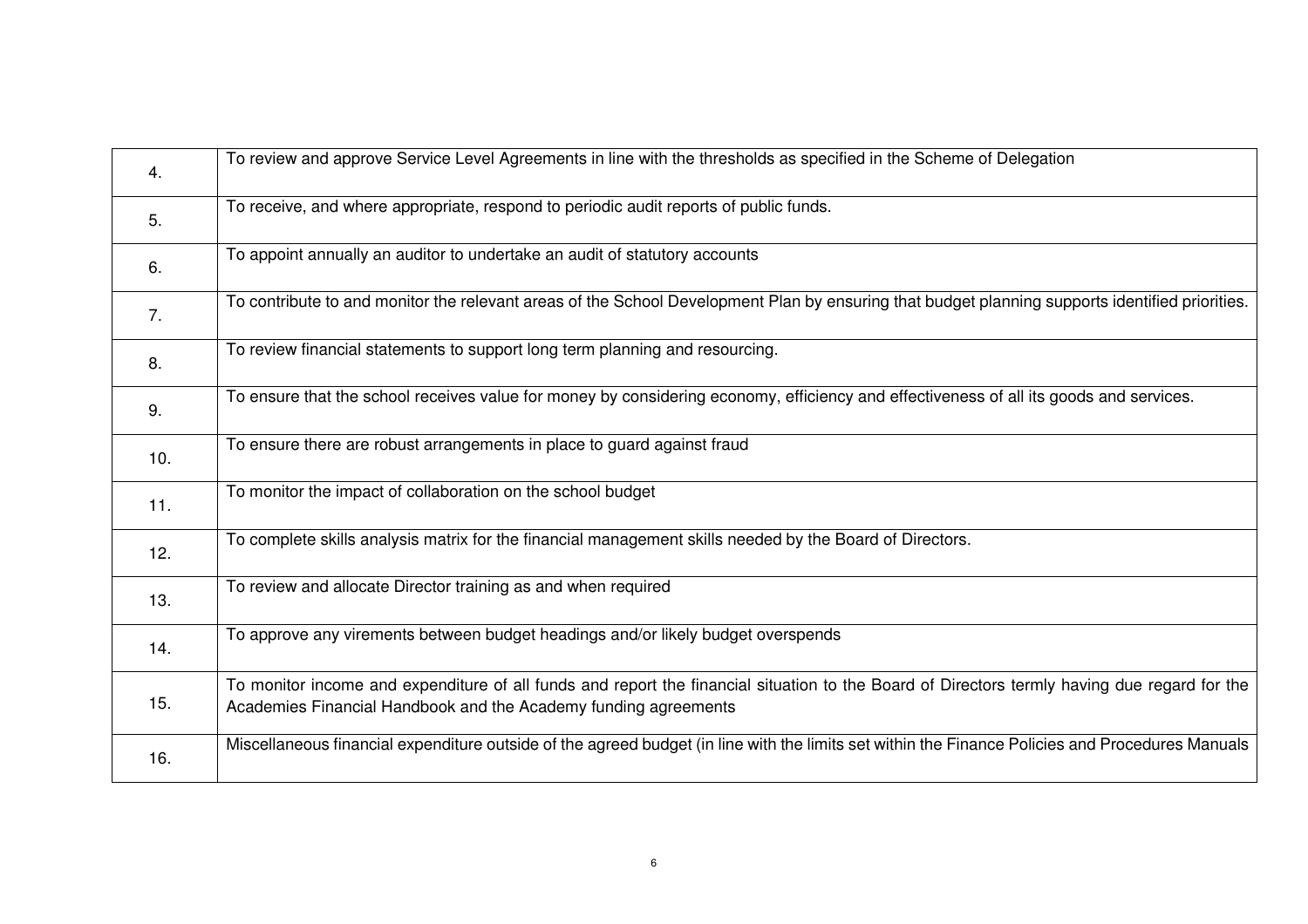| 17. | To enter into contracts (in line with the limits set within the Finance Policies and Procedures Manual)                                             |
|-----|-----------------------------------------------------------------------------------------------------------------------------------------------------|
| 18. | To review annually and adopt a Scheme of Financial Administration and complete and approve an annual self-assessment                                |
| 19. | To annually review financial benchmarking data and apply any outcomes to the budget setting process                                                 |
| 20. | To contribute to and monitor the relevant areas of the SIP by ensuring that budget planning supports identified priorities                          |
| 21. | To receive external audit reports of public funds and consider any issues raised, the associated management response and action plans               |
| 22. | Regularly monitor outstanding audit recommendations and ensure any delays to implementation dates are reasonable                                    |
| 23. | Consider any additional services delivered by the external auditor or other assurance provider and ensure appropriate independence is<br>maintained |
| 24. | Ensure appropriate cooperation and coordination of the work of the external auditor                                                                 |
| 25. | Meet with the external auditor at least annually                                                                                                    |
| 26. | Determining Staff complement within agreed budget                                                                                                   |
| 27. | Determining dismissal payments/early retirement                                                                                                     |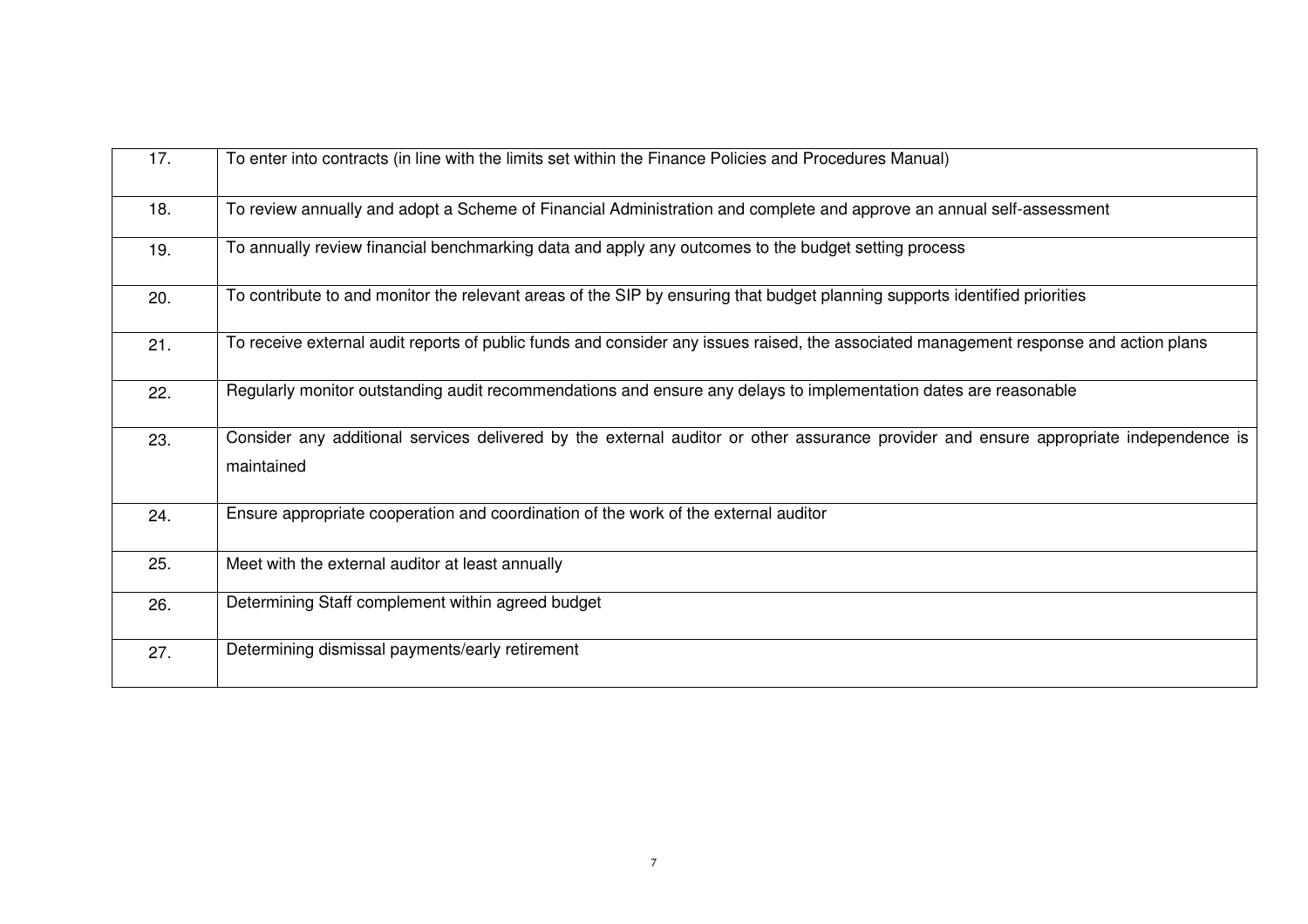### **APPENDIX 3: TRUST FINGERPRINTS**

# **The Three Saints Academy Trust – The Five Fingerprints**

The Three Saints Academy Trust comprises of individual schools each with their own ethos but sharing the same mission: 'If you can believe, all things are possible to those who believe'. To achieve our mission schools' follow a set of principles which make us unique. We call these The Five Fingerprints:



# <sup>o</sup> Nurturing **Values**, creating distinctive character

 …Every child is known and valued by all adults in school. We educate everybody in our school community and place great importance on building positive relationships, promoting everyone's wellbeing and developing everyone's talents. There are opportunities for everyone to shine and excel and we stop at nothing to achieve this. We place great emphasis on the chosen values of each school creating a unique setting and community



# o Aspiration leading to **Excellence**

 …We expect excellence from everyone. We believe that everyone can achieve great things, so we set exceptionally high expectations resulting in excellent standards in all aspects of school life. We equip and inspire our staff so that they can teach our children the knowledge and skills they need to be the best they can be.